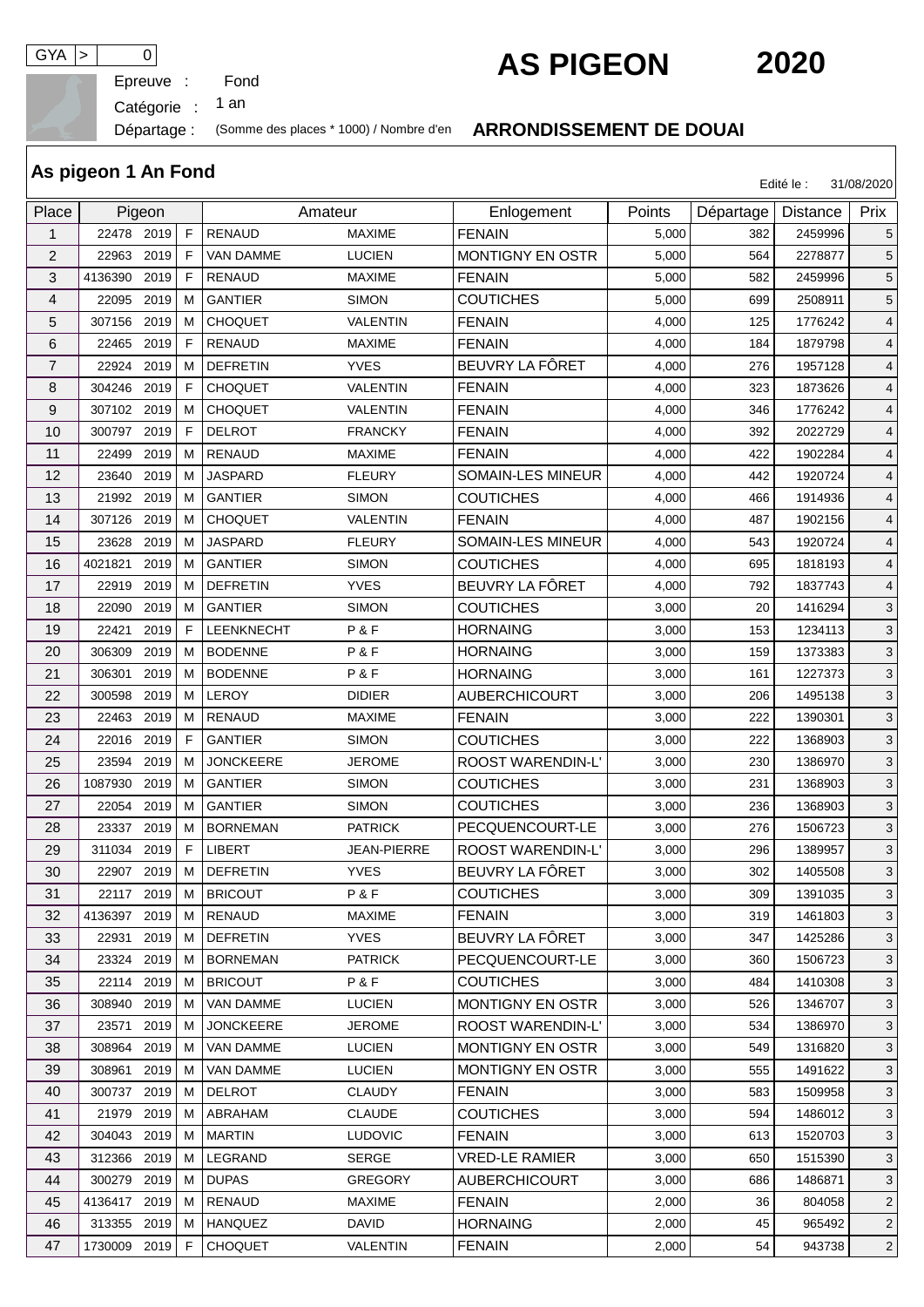| 48       | 306728 2019     |      | F      | <b>LEENKNECHT</b> | P&F                       | <b>HORNAING</b>                       | 2,000          | 60         | 797145           | 2                                |
|----------|-----------------|------|--------|-------------------|---------------------------|---------------------------------------|----------------|------------|------------------|----------------------------------|
| 49       | 23824           | 2019 | м      | <b>BARGIACCHI</b> | <b>YVES</b>               | <b>FENAIN</b>                         | 2,000          | 61         | 977184           | $\overline{2}$                   |
| 50       | 307129          | 2019 | F.     | <b>CHOQUET</b>    | <b>VALENTIN</b>           | <b>FENAIN</b>                         | 2,000          | 64         | 1069652          | $\overline{2}$                   |
| 51       | 245731          | 2019 | м      | <b>SCIARAPPA</b>  | <b>ALBERTO</b>            | ROOST WARENDIN-L'                     | 2,000          | 68         | 978834           | $\overline{2}$                   |
| 52       | 306790          | 2019 | м      | <b>GANTIER</b>    | <b>SIMON</b>              | <b>COUTICHES</b>                      | 2,000          | 73         | 967004           | $\overline{c}$                   |
| 53       | 24163           | 2019 | м      | <b>COUPIN</b>     | JEAN-YVES                 | <b>HORNAING</b>                       | 2,000          | 76         | 926755           | $\overline{2}$                   |
| 54       | 307141          | 2019 | M      | <b>CHOQUET</b>    | VALENTIN                  | <b>FENAIN</b>                         | 2,000          | 79         | 923902           | $\overline{c}$                   |
| 55       | 21478 2019      |      | м      | <b>DESCAMP</b>    | <b>JOEL</b>               | <b>AUBERCHICOURT</b>                  | 2,000          | 84         | 1055123          | $\overline{c}$                   |
| 56       | 299250          | 2019 | м      | <b>TETART</b>     | <b>SEBASTIEN</b>          | ARLEUX-L'HIRONDEL                     | 2,000          | 85         | 778035           | $\overline{2}$                   |
| 57       | 4136404         | 2019 | F      | <b>RENAUD</b>     | <b>MAXIME</b>             | <b>FENAIN</b>                         | 2,000          | 96         | 929978           | $\overline{2}$                   |
| 58       | 1075353         | 2019 | F.     | <b>GANTIER</b>    | <b>SIMON</b>              | <b>COUTICHES</b>                      | 2,000          | 99         | 870261           | $\overline{c}$                   |
| 59       | 304056 2019     |      | м      | <b>MARTIN</b>     | <b>LUDOVIC</b>            | <b>FENAIN</b>                         | 2,000          | 100        | 1076786          | $\overline{c}$                   |
| 60       | 22440           | 2019 | F      | LEENKNECHT        | P&F                       | <b>HORNAING</b>                       | 2,000          | 103        | 917948           | $\overline{2}$                   |
| 61       | 22147           | 2019 | м      | <b>BRICOUT</b>    | P&F                       | <b>COUTICHES</b>                      | 2,000          | 109        | 992229           | $\overline{2}$                   |
| 62       | 22409 2019      |      | F.     | <b>LEENKNECHT</b> | P&F                       | <b>HORNAING</b>                       | 2,000          | 109        | 922994           | $\overline{2}$                   |
| 63       | 301917          | 2019 | м      | LOMBARD           | <b>ALAIN</b>              | <b>COUTICHES</b>                      | 2,000          | 115        | 986569           | $\overline{c}$                   |
| 64       | 307752 2019     |      | м      | LEFEBVRE          | <b>MICHEL</b>             | LANDAS-UNION ST J                     | 2,000          | 116        | 874060           | $\overline{2}$                   |
| 65       | 301902 2019     |      | м      | <b>LOMBARD</b>    | <b>ALAIN</b>              | <b>COUTICHES</b>                      | 2,000          | 121        | 986569           | $\overline{c}$                   |
| 66       | 24104 2019      |      | м      | <b>CREPIEUX</b>   | <b>FRERES</b>             | <b>DECHY</b>                          | 2,000          | 123        | 796286           | $\overline{2}$                   |
| 67       | 34391           | 2019 | м      | <b>DUMORTIER</b>  | <b>ALAIN</b>              | ARLEUX-L'HIRONDEL                     | 2,000          | 126        | 787710           | $\overline{c}$                   |
| 68       | 309573          | 2019 | м      | MATHIEU           | A & C                     | <b>ORCHIES-LE VENGE</b>               | 2,000          | 130        | 985349           | $\overline{2}$                   |
| 69       | 23587           | 2019 | м      | <b>JONCKEERE</b>  | <b>JEROME</b>             | ROOST WARENDIN-L'                     | 2,000          | 130        | 850859           | $\overline{c}$                   |
| 70       | 22481           | 2019 | м      | <b>RENAUD</b>     | <b>MAXIME</b>             | <b>FENAIN</b>                         | 2,000          | 131        | 852431           | $\overline{c}$                   |
| 71       | 1075358         | 2019 | м      | <b>GANTIER</b>    | <b>SIMON</b>              | <b>COUTICHES</b>                      | 2,000          | 137        | 995323           | $\overline{2}$                   |
| 72       | 300252          | 2019 | м      | <b>DUPAS</b>      | <b>GREGORY</b>            | <b>AUBERCHICOURT</b>                  | 2,000          | 139        | 957848           | $\overline{2}$                   |
| 73       | 306915 2019     |      | м      | <b>POT</b>        | PERE & FILS               | <b>ANHIERS</b>                        | 2,000          | 155        | 979581           | $\overline{c}$                   |
| 74       | 312344          | 2019 | м      | LEGRAND           | <b>SERGE</b>              | <b>VRED-LE RAMIER</b>                 | 2,000          | 161        | 980071           | $\overline{c}$                   |
| 75       | 22927           | 2019 | м      | <b>DEFRETIN</b>   | <b>YVES</b>               | BEUVRY LA FÔRET                       | 2,000          | 167        | 951201           | $\overline{2}$                   |
| 76       | 300285 2019     |      | м      | <b>DUPAS</b>      | <b>GREGORY</b>            | <b>AUBERCHICOURT</b>                  | 2,000          | 171        | 960836           | $\overline{c}$                   |
| 77       | 299277 2019     |      | м      | <b>TETART</b>     | <b>SEBASTIEN</b>          | ARLEUX-L'HIRONDEL                     | 2,000          | 175        | 778035           | $\overline{2}$                   |
| 78       | 299219 2019     |      | M      | <b>TETART</b>     | <b>SEBASTIEN</b>          | ARLEUX-L'HIRONDEL                     | 2,000          | 176        | 778035           | $\overline{c}$                   |
| 79       | 307125 2019     |      | M      | <b>CHOQUET</b>    | VALENTIN                  | <b>FENAIN</b>                         | 2,000          | 180        | 949724           | $\overline{c}$                   |
| 80       | 300251 2019     |      | М      | <b>DUPAS</b>      | GREGORY                   | <b>AUBERCHICOURT</b>                  | 2,000          | 181        | 957848           | $\overline{2}$                   |
| 81       | 313637 2019     |      | м      | <b>COUSIN</b>     | <b>THEO</b>               | <b>MARCHIENNES-LAR</b>                | 2,000          | 182        | 982792           | $\overline{2}$                   |
| 82       | 23328           | 2019 | м      | <b>BORNEMAN</b>   | <b>PATRICK</b>            | PECQUENCOURT-LE                       | 2,000          | 189        | 848795           | $\overline{2}$                   |
| 83       | 23627           | 2019 | м      | <b>JASPARD</b>    | <b>FLEURY</b>             | SOMAIN-LES MINEUR                     | 2,000          | 189        | 851691           | $\overline{2}$                   |
| 84       | 307142 2019     |      | F      | <b>CHOQUET</b>    | VALENTIN                  | <b>FENAIN</b>                         | 2,000          | 193        | 1069652          | $\overline{2}$                   |
| 85       | 308750          | 2019 | м      | VAN DAMME         | <b>LUCIEN</b>             | MONTIGNY EN OSTR                      | 2,000          | 199        | 912752           | $\overline{2}$                   |
|          |                 | 2019 |        | <b>FRANCK</b>     |                           |                                       |                |            |                  |                                  |
| 86<br>87 | 24001<br>307148 | 2019 | M<br>M | <b>CHOQUET</b>    | JEAN-FRANCOIS<br>VALENTIN | FENAIN<br><b>FENAIN</b>               | 2,000<br>2,000 | 201<br>203 | 810435<br>972268 | $\overline{2}$<br>$\overline{2}$ |
|          | 1087990 2019    |      |        | <b>GANTIER</b>    | <b>SIMON</b>              |                                       |                |            | 1092617          |                                  |
| 88<br>89 | 299145 2019     |      | м<br>М | <b>FIRMIN</b>     | <b>FRANCIS</b>            | <b>COUTICHES</b><br>ARLEUX-L'HIRONDEL | 2,000<br>2,000 | 204<br>204 | 776927           | $\overline{2}$<br>$\overline{c}$ |
| 90       | 22024           | 2019 | м      | <b>GANTIER</b>    | <b>SIMON</b>              | <b>COUTICHES</b>                      | 2,000          | 205        | 995323           |                                  |
| 91       |                 |      | F.     | <b>LEENKNECHT</b> | P&F                       | <b>HORNAING</b>                       |                |            | 797145           | 2                                |
|          | 22420 2019      |      |        |                   |                           |                                       | 2,000          | 205        |                  | $\overline{2}$<br>2              |
| 92       | 312310 2019     |      | M      | LEGRAND           | <b>SERGE</b>              | <b>VRED-LE RAMIER</b>                 | 2,000          | 208        | 980071           |                                  |
| 93       | 4136401         | 2019 | F      | RENAUD            | <b>MAXIME</b>             | <b>FENAIN</b>                         | 2,000          | 208        | 978351           | $\overline{2}$                   |
| 94       | 308510          | 2019 | м      | <b>NEVE</b>       | JEAN                      | MARCHIENNES-LA R                      | 2,000          | 210        | 951895           | $\overline{2}$                   |
| 95       | 310218 2019     |      | м      | <b>BORNEMAN</b>   | <b>PATRICK</b>            | PECQUENCOURT-LE                       | 2,000          | 215        | 974466           | $\overline{2}$                   |
| 96       | 308942 2019     |      | F      | VAN DAMME         | <b>LUCIEN</b>             | MONTIGNY EN OSTR                      | 2,000          | 222        | 914215           | $\overline{2}$                   |
| 97       | 311810          | 2019 | M      | PIEDANNA          | <b>RAYMOND</b>            | PECQUENCOURT-LE                       | 2,000          | 224        | 800186           | $\overline{2}$                   |
| 98       | 301957 2019     |      | M      | LOMBARD           | <b>ALAIN</b>              | <b>COUTICHES</b>                      | 2,000          | 228        | 958177           | $\overline{2}$                   |
| 99       | 22017 2019      |      | м      | <b>GANTIER</b>    | <b>SIMON</b>              | <b>COUTICHES</b>                      | 2,000          | 232        | 995323           | $\overline{2}$                   |
| 100      | 312340 2019     |      | М      | LEGRAND           | <b>SERGE</b>              | <b>VRED-LE RAMIER</b>                 | 2,000          | 236        | 980071           | $\overline{c}$                   |
| 101      | 303119 2019     |      | M      | <b>OWCZARCZAK</b> | LAURENT                   | <b>DECHY</b>                          | 2,000          | 244        | 838534           | $\overline{c}$                   |
| 102      | 22406 2019      |      | F      | LEENKNECHT        | P&F                       | <b>HORNAING</b>                       | 2,000          | 245        | 942759           | $\overline{2}$                   |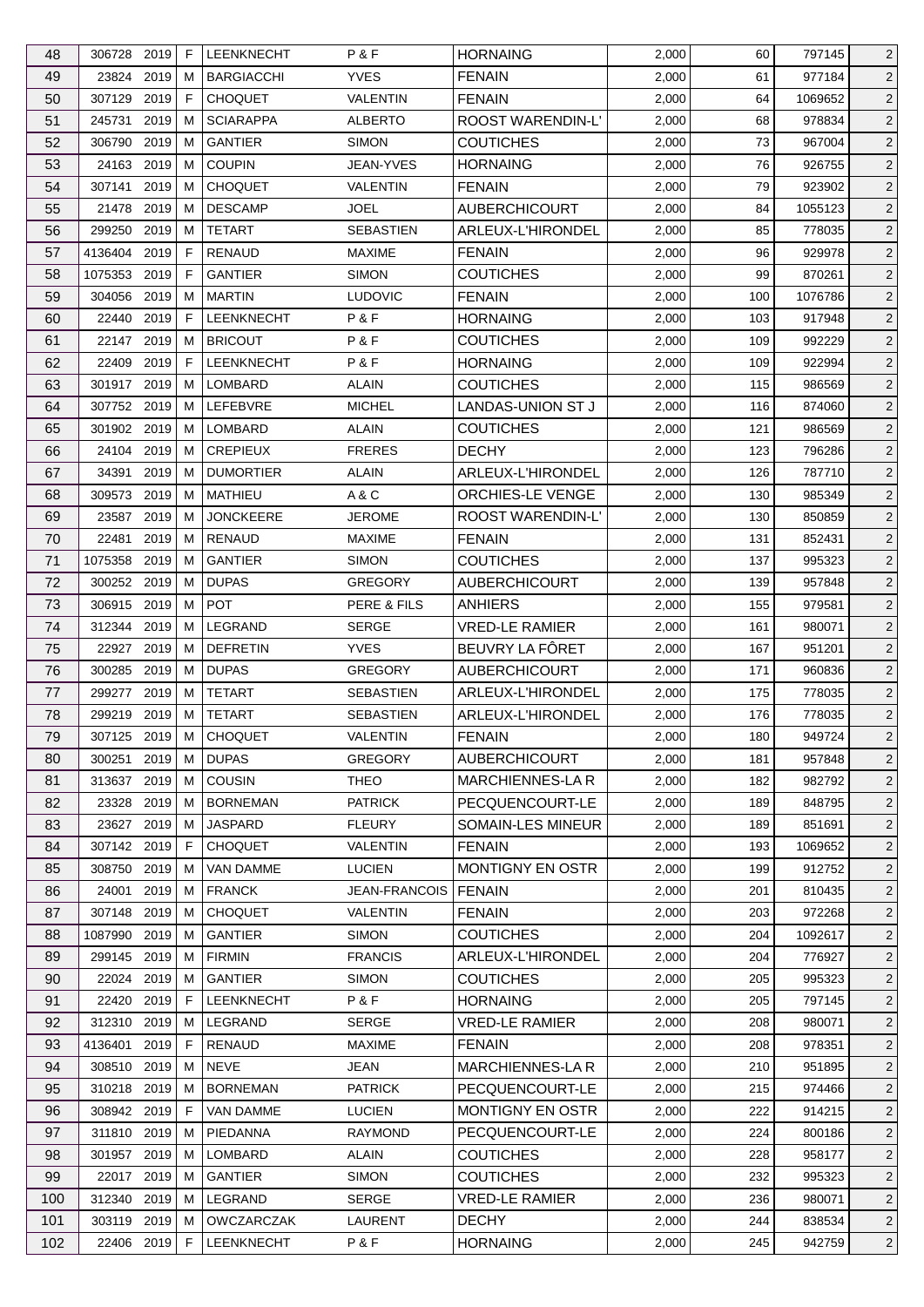| 103 | 303023 2019  |      | м  | <b>DUPRET</b>          | <b>MARC ANDRE</b>    | <b>DECHY</b>            | 2,000 | 246 | 968577  | $\overline{2}$ |
|-----|--------------|------|----|------------------------|----------------------|-------------------------|-------|-----|---------|----------------|
| 104 | 23850        | 2019 | м  | <b>BARGIACCHI</b>      | <b>YVES</b>          | <b>FENAIN</b>           | 2,000 | 246 | 1068814 | $\overline{c}$ |
| 105 | 22432 2019   |      | F  | <b>LEENKNECHT</b>      | P&F                  | <b>HORNAING</b>         | 2,000 | 249 | 922994  | $\overline{2}$ |
| 106 | 300742 2019  |      | м  | <b>DELROT</b>          | <b>CLAUDY</b>        | <b>FENAIN</b>           | 2,000 | 250 | 851809  | $\overline{2}$ |
| 107 | 306415 2019  |      | M  | <b>SCIME</b>           | <b>FRERES</b>        | <b>HORNAING</b>         | 2,000 | 250 | 982842  | $\overline{2}$ |
| 108 | 4136408      | 2019 | F  | <b>RENAUD</b>          | <b>MAXIME</b>        | <b>FENAIN</b>           | 2,000 | 255 | 978351  | $\overline{c}$ |
| 109 | 4136392 2019 |      | м  | RENAUD                 | <b>MAXIME</b>        | <b>FENAIN</b>           | 2,000 | 258 | 978351  | $\overline{2}$ |
| 110 | 23830        | 2019 | м  | <b>BARGIACCHI</b>      | <b>YVES</b>          | <b>FENAIN</b>           | 2,000 | 258 | 1074552 | $\overline{c}$ |
| 111 | 22022 2019   |      | F  | <b>GANTIER</b>         | <b>SIMON</b>         | <b>COUTICHES</b>        | 2,000 | 259 | 822870  | 2              |
| 112 | 303955       | 2019 | м  | <b>MORELLE</b>         | <b>ERIC</b>          | <b>FENAIN</b>           | 2,000 | 260 | 984103  | $\overline{2}$ |
| 113 | 314544       | 2019 | F  | <b>DERACHE</b>         | <b>ROBERT</b>        | <b>FENAIN</b>           | 2,000 | 263 | 793259  | $\overline{c}$ |
| 114 | 301980       | 2019 | м  | <b>LOMBARD</b>         | <b>ALAIN</b>         | <b>COUTICHES</b>        | 2,000 | 263 | 861208  | $\overline{2}$ |
| 115 | 308588       | 2019 | F  | <b>HIMBLOT-GUEUDIN</b> |                      | PECQUENCOURT-LE         | 2,000 | 266 | 980328  | $\overline{c}$ |
| 116 | 308443       | 2019 | M  | <b>NEVE</b>            | JEAN                 | MARCHIENNES-LA R        | 2,000 | 266 | 985067  | $\overline{2}$ |
| 117 | 22982 2019   |      | М  | VAN DAMME              | <b>LUCIEN</b>        | <b>MONTIGNY EN OSTR</b> | 2,000 | 266 | 836560  | $\overline{2}$ |
| 118 | 23522 2019   |      | F  | <b>COUSIN</b>          | <b>JEAN-YVES</b>     | ROOST WARENDIN-L'       | 2,000 | 269 | 980093  | $\overline{2}$ |
| 119 | 308569       | 2019 | м  | HIMBLOT-GUEUDIN        |                      | PECQUENCOURT-LE         | 2,000 | 275 | 1076725 | $\overline{c}$ |
| 120 | 308396       | 2019 | м  | <b>DESCARPENTRIES</b>  | <b>MICHAEL</b>       | <b>MARCHIENNES-LAR</b>  | 2,000 | 275 | 936526  | $\overline{c}$ |
|     |              |      |    |                        |                      |                         |       |     |         |                |
| 121 | 312329       | 2019 | м  | <b>LEGRAND</b>         | <b>SERGE</b>         | <b>VRED-LE RAMIER</b>   | 2,000 | 275 | 980071  | $\overline{c}$ |
| 122 | 21456        | 2019 | м  | <b>DESCAMP</b>         | <b>JOEL</b>          | <b>AUBERCHICOURT</b>    | 2,000 | 278 | 932320  | $\overline{2}$ |
| 123 | 22146        | 2019 | м  | <b>BRICOUT</b>         | P&F                  | <b>COUTICHES</b>        | 2,000 | 280 | 819283  | $\overline{2}$ |
| 124 | 299178       | 2019 | м  | <b>FIRMIN</b>          | <b>FRANCIS</b>       | ARLEUX-L'HIRONDEL       | 2,000 | 291 | 776927  | $\overline{c}$ |
| 125 | 306405       | 2019 | м  | <b>SCIME</b>           | <b>FRERES</b>        | <b>HORNAING</b>         | 2,000 | 294 | 982842  | $\overline{2}$ |
| 126 | 23892 2019   |      | м  | <b>BARGIACCHI</b>      | <b>YVES</b>          | <b>FENAIN</b>           | 2,000 | 305 | 977184  | $\overline{c}$ |
| 127 | 312299       | 2019 | M  | ZAWADZKI               | JEAN-CLAUDE          | <b>VRED-LE RAMIER</b>   | 2,000 | 306 | 980595  | $\overline{2}$ |
| 128 | 307962       | 2019 | м  | <b>TURLURE</b>         | <b>BERNARD</b>       | BEUVRY LA FÔRET         | 2,000 | 314 | 995957  | $\overline{2}$ |
| 129 | 300774 2019  |      | м  | <b>DELROT</b>          | <b>FRANCKY</b>       | <b>FENAIN</b>           | 2,000 | 316 | 1071854 | $\overline{2}$ |
| 130 | 307227       | 2019 | м  | <b>COUPIN</b>          | <b>JEAN-YVES</b>     | <b>HORNAING</b>         | 2,000 | 316 | 926755  | $\overline{2}$ |
| 131 | 301955       | 2019 | м  | LOMBARD                | ALAIN                | <b>COUTICHES</b>        | 2,000 | 320 | 986569  | $\overline{2}$ |
| 132 | 23327        | 2019 | м  | <b>BORNEMAN</b>        | <b>PATRICK</b>       | PECQUENCOURT-LE         | 2,000 | 332 | 1068091 | $\overline{2}$ |
| 133 | 310116 2019  |      | F  | <b>BORNEMAN</b>        | <b>GREGORY</b>       | PECQUENCOURT-LE         | 2,000 | 337 | 975547  | $\overline{2}$ |
| 134 | 22345 2019 M |      |    | <b>BRUGUET</b>         | WILLY                | <b>GOEULZIN</b>         | 2,000 | 341 | 928825  | $\overline{2}$ |
| 135 | 306331       | 2019 | М  | <b>BODENNE</b>         | P&F                  | <b>HORNAING</b>         | 2,000 | 344 | 841076  | $\overline{2}$ |
| 136 | 298605       | 2019 | м  | MILLEVILLE             | LAURENT              | <b>ANHIERS</b>          | 2,000 | 350 | 978583  | $\overline{2}$ |
| 137 | 299137       | 2019 | м  | <b>FIRMIN</b>          | <b>FRANCIS</b>       | ARLEUX-L'HIRONDEL       | 2,000 | 351 | 776927  | $\overline{2}$ |
| 138 | 306241       | 2019 | M  | <b>FRANCK</b>          | <b>JEAN-FRANCOIS</b> | <b>FENAIN</b>           | 2,000 | 351 | 810435  | 2              |
| 139 | 307947 2019  |      | м  | <b>TURLURE</b>         | <b>BERNARD</b>       | BEUVRY LA FÔRET         | 2,000 | 351 | 995957  | $\overline{2}$ |
| 140 | 312142 2019  |      | м  | <b>JASPARD</b>         | <b>FLEURY</b>        | SOMAIN-LES MINEUR       | 2,000 | 355 | 923283  | $\overline{2}$ |
| 141 | 307132 2019  |      | F  | <b>CHOQUET</b>         | VALENTIN             | <b>FENAIN</b>           | 2,000 | 357 | 978254  | $\overline{2}$ |
| 142 | 300254 2019  |      | м  | <b>DUPAS</b>           | <b>GREGORY</b>       | <b>AUBERCHICOURT</b>    | 2,000 | 359 | 960836  | $\overline{2}$ |
| 143 | 308756 2019  |      | м  | VAN DAMME              | <b>LUCIEN</b>        | MONTIGNY EN OSTR        | 2,000 | 360 | 914215  | $\overline{2}$ |
| 144 | 22427 2019   |      | F  | <b>LEENKNECHT</b>      | P&F                  | <b>HORNAING</b>         | 2,000 | 361 | 942759  | $\overline{2}$ |
| 145 | 306457       | 2019 | м  | <b>SCIME</b>           | <b>FRERES</b>        | <b>HORNAING</b>         | 2,000 | 363 | 982842  | $\overline{2}$ |
| 146 | 22040        | 2019 | м  | <b>GANTIER</b>         | <b>SIMON</b>         | <b>COUTICHES</b>        | 2,000 | 364 | 947932  | $\overline{2}$ |
| 147 | 302923       | 2019 | м  | <b>MAROCCHINI</b>      | <b>FABRICE</b>       | <b>DECHY</b>            | 2,000 | 364 | 819584  | $\overline{2}$ |
| 148 | 300778 2019  |      | F  | <b>DELROT</b>          | <b>FRANCKY</b>       | <b>FENAIN</b>           | 2,000 | 366 | 979372  | $\overline{2}$ |
| 149 | 307459       | 2019 | M  | VANGHELLE              | C & R                | <b>HORNAING</b>         | 2,000 | 374 | 967985  | $\overline{2}$ |
| 150 | 306395 2019  |      | F  | <b>SCIME</b>           | <b>FRERES</b>        | <b>HORNAING</b>         | 2,000 | 376 | 982842  | $\overline{2}$ |
| 151 | 300278 2019  |      | м  | <b>DUPAS</b>           | <b>GREGORY</b>       | <b>AUBERCHICOURT</b>    | 2,000 | 377 | 957848  | $\overline{2}$ |
| 152 | 309392 2019  |      | M  | <b>DANGREMONT</b>      | DANIEL               | ORCHIES-LE VENGE        | 2,000 | 392 | 1081820 | $\overline{2}$ |
| 153 | 23662 2019   |      | м  | VERHAEGHE              | <b>BERTRAND</b>      | PECQUENCOURT-LE         | 2,000 | 393 | 932395  | $\overline{2}$ |
| 154 | 308580       | 2019 | F. | HIMBLOT-GUEUDIN        |                      | PECQUENCOURT-LE         | 2,000 | 393 | 980328  | $\overline{2}$ |
|     |              |      | м  |                        |                      |                         |       |     |         | $\overline{2}$ |
| 155 | 310283 2019  |      |    | <b>BORNEMAN</b>        | <b>PATRICK</b>       | PECQUENCOURT-LE         | 2,000 | 394 | 926401  |                |
| 156 | 303953 2019  |      | M  | <b>MORELLE</b>         | <b>ERIC</b>          | <b>FENAIN</b>           | 2,000 | 396 | 1076090 | $\overline{2}$ |
| 157 | 310856 2019  |      | м  | <b>DUPAS</b>           | <b>GREGORY</b>       | <b>AUBERCHICOURT</b>    | 2,000 | 400 | 957848  | $\overline{c}$ |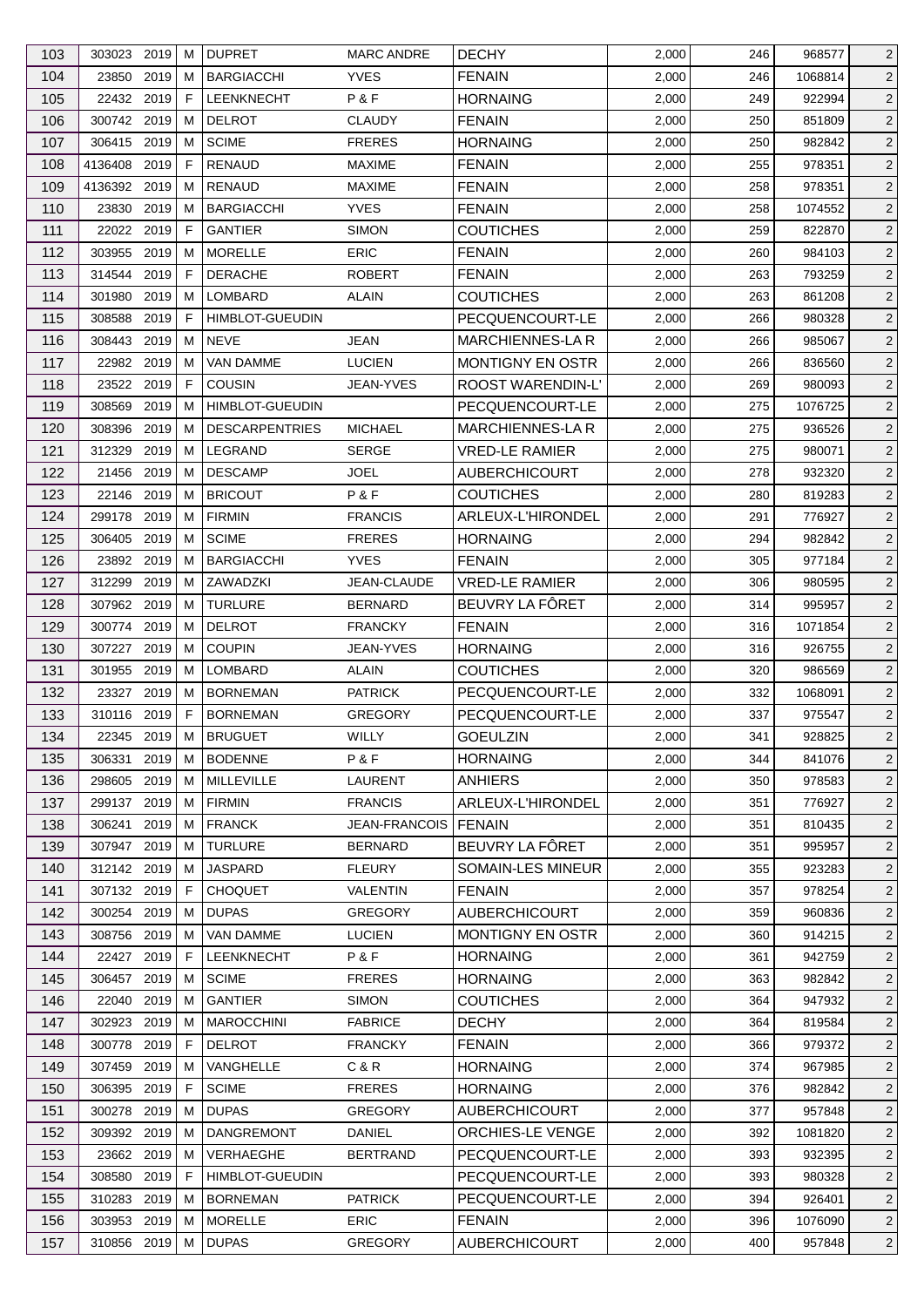| 158        | 306308                | 2019 | M      | <b>BODENNE</b>                 | P & F                     | <b>HORNAING</b>                  | 2,000          | 400            | 841076           | $\overline{2}$               |
|------------|-----------------------|------|--------|--------------------------------|---------------------------|----------------------------------|----------------|----------------|------------------|------------------------------|
| 159        | 22347                 | 2019 | M      | <b>BRUGUET</b>                 | <b>WILLY</b>              | <b>GOEULZIN</b>                  | 2,000          | 414            | 928825           | $\overline{c}$               |
| 160        | 21729                 | 2019 | M      | <b>MOCQ</b>                    | <b>LEONCE</b>             | BEUVRY LA FÔRET                  | 2,000          | 419            | 987915           | $\overline{2}$               |
| 161        | 310127                | 2019 | F      | <b>BORNEMAN</b>                | <b>GREGORY</b>            | PECQUENCOURT-LE                  | 2,000          | 430            | 975547           | $\overline{2}$               |
| 162        | 309666                | 2019 | M      | DELPLANQUE                     | <b>PATRICK</b>            | <b>MARCHIENNES-LA R</b>          | 2,000          | 439            | 965097           | $\overline{2}$               |
| 163        | 21462 2019            |      | M      | <b>DESCAMP</b>                 | <b>JOEL</b>               | <b>AUBERCHICOURT</b>             | 2,000          | 466            | 787080           | $\overline{c}$               |
| 164        | 22928                 | 2019 | М      | <b>DEFRETIN</b>                | <b>YVES</b>               | BEUVRY LA FÔRET                  | 2,000          | 470            | 1005927          | $\overline{2}$               |
| 165        | 22940                 | 2019 | М      | <b>DEFRETIN</b>                | <b>YVES</b>               | BEUVRY LA FÔRET                  | 2,000          | 476            | 1096802          | $\overline{c}$               |
| 166        | 302957                | 2019 | М      | <b>MAROCCHINI</b>              | <b>FABRICE</b>            | <b>DECHY</b>                     | 2,000          | 482            | 918550           | 2                            |
| 167        | 23768                 | 2019 | M      | LOMBARD                        | ALAIN                     | <b>COUTICHES</b>                 | 1,000          | 1              | 444800           | $\mathbf{1}$                 |
| 168        | 363669                | 2019 | м      | <b>DUMORTIER</b>               | <b>ALAIN</b>              | ARLEUX-L'HIRONDEL                | 1,000          | 3              | 403636           | $\mathbf{1}$                 |
| 169        | 306434                | 2019 | F      | <b>SCIME</b>                   | <b>FRERES</b>             | <b>HORNAING</b>                  | 1,000          | 4              | 442656           | $\mathbf{1}$                 |
| 170        | 22625                 | 2019 | F      | <b>DEPOORTERE</b>              | <b>GILBERT</b>            | <b>HORNAING</b>                  | 1,000          | 4              | 541043           | $\mathbf{1}$                 |
| 171        | 313800                | 2019 | M      | <b>MAROCCHINI</b>              | <b>FABRICE</b>            | <b>DECHY</b>                     | 1,000          | 7              | 405142           | $\mathbf{1}$                 |
| 172        | 303579                | 2019 | м      | <b>MORELLE</b>                 | <b>ERIC</b>               | <b>FENAIN</b>                    | 1,000          | $\overline{7}$ | 540705           | $\mathbf{1}$                 |
| 173        | 306433 2019           |      | M      | <b>SCIME</b>                   | <b>FRERES</b>             | <b>HORNAING</b>                  | 1,000          | 7              | 442656           | $\mathbf{1}$                 |
| 174        | 310405                | 2019 | M      | PIEDANNA                       | <b>BERNARD</b>            | PECQUENCOURT-LE                  | 1,000          | 8              | 409894           | $\mathbf{1}$                 |
| 175        | 306436                | 2019 | M      | <b>SCIME</b>                   | <b>FRERES</b>             | <b>HORNAING</b>                  | 1,000          | 8              | 442656           | $\mathbf{1}$                 |
| 176        | 22157 2019            |      | M      | <b>BRICOUT</b>                 | P&F                       | <b>COUTICHES</b>                 | 1,000          | 11             | 447655           | $\mathbf{1}$                 |
| 177        | 305118 2019           |      | М      | <b>MOSER</b>                   | <b>CHRISTOPHE</b>         | <b>WAZIERS-LA RAPIDE</b>         | 1,000          | 11             | 409661           | $\mathbf{1}$                 |
| 178        | 1075352               | 2019 | F      | <b>GANTIER</b>                 | <b>SIMON</b>              | <b>COUTICHES</b>                 | 1,000          | 12             | 546033           | $\mathbf{1}$                 |
| 179        | 300266                | 2019 | M      | <b>DUPAS</b>                   | <b>GREGORY</b>            | <b>AUBERCHICOURT</b>             | 1,000          | 13             | 526035           | $\mathbf{1}$                 |
| 180        | 303227                | 2019 | м      | <b>BOUDART</b>                 | THIERRY                   | <b>DECHY</b>                     | 1,000          | 16             | 533362           | $\mathbf{1}$                 |
| 181        | 157277                | 2019 | F      | <b>MOSER</b>                   | <b>CHRISTOPHE</b>         | <b>WAZIERS-LA RAPIDE</b>         | 1,000          | 17             | 409661           | $\mathbf{1}$                 |
| 182        | 363663                | 2019 | M      | <b>DUMORTIER</b>               | <b>ALAIN</b>              | ARLEUX-L'HIRONDEL                | 1,000          | 18             | 403636           | $\mathbf{1}$                 |
| 183        | 382952                | 2019 | м      | <b>SCIME</b>                   | <b>FRERES</b>             | <b>HORNAING</b>                  | 1,000          | 20             | 442656           | $\mathbf{1}$                 |
| 184        | 21433 2019            |      | M      | <b>DESCAMP</b>                 | <b>JOEL</b>               | <b>AUBERCHICOURT</b>             | 1,000          | 21             | 526130           | $\mathbf{1}$                 |
| 185        | 306439                | 2019 | M      | <b>SCIME</b>                   | <b>FRERES</b>             | <b>HORNAING</b>                  | 1,000          | 22             | 442656           | $\mathbf{1}$                 |
| 186        | 306451                | 2019 | F      | <b>SCIME</b>                   | <b>FRERES</b>             | <b>HORNAING</b>                  | 1,000          | 23             | 442656           | $\mathbf{1}$                 |
| 187        | 305381                | 2019 | М      | <b>CISTAR</b>                  | P&F                       | FLINES LEZ RÂCHES                | 1,000          | 23             | 539314           | $\mathbf{1}$                 |
| 188        | 425467                | 2019 | F      | <b>MOSER</b>                   | <b>CHRISTOPHE</b>         | <b>WAZIERS-LA RAPIDE</b>         | 1,000          | 24             | 409661           | $\mathbf{1}$                 |
| 189        | 307937 2019 M         |      |        | <b>TURLURE</b>                 | <b>BERNARD</b>            | BEUVRY LA FÔRET                  | 1,000          | 24             | 449354           | $\mathbf{1}$                 |
| 190        | 21987 2019            |      | M      | ABRAHAM                        | <b>CLAUDE</b>             | <b>COUTICHES</b>                 | 1,000          | 24             | 544279           | $\mathbf{1}$                 |
| 191        | 22171                 | 2019 | M      | <b>BRICOUT</b>                 | P&F                       | <b>COUTICHES</b>                 | 1,000          | 25             | 419278           | $\mathbf{1}$                 |
| 192        | 380848                | 2019 | M      | <b>SCIME</b>                   | <b>FRERES</b>             | <b>HORNAING</b>                  | 1,000          | 25             | 442656           | $\mathbf{1}$                 |
| 193        | 306802 2019           |      | M      | <b>RENAUD</b>                  | <b>MAXIME</b>             | <b>FENAIN</b>                    | 1,000          | 26             | 440481           | $\mathbf{1}$                 |
| 194        | 23207 2019            |      | M      | <b>BORNEMAN</b>                | <b>GREGORY</b>            | PECQUENCOURT-LE                  | 1,000          | 28             | 410766           | $\mathbf{1}$                 |
| 195        | 314228                | 2019 | М      | <b>LESTIENNE</b>               | <b>PHILIPPE</b>           | <b>DOUAI/FRAIS MARAIS</b>        | 1,000          | 28             | 536367           | $\mathbf{1}$                 |
| 196        | 306867                | 2019 | M      | VANGHELLE                      | <b>RODOLPHE</b>           | <b>HORNAING</b>                  | 1,000          | 29             | 532424           | $\mathbf{1}$                 |
| 197        | 308957                | 2019 | M      | VAN DAMME                      | <b>LUCIEN</b>             | <b>MONTIGNY EN OSTR</b>          | 1,000          | 29             | 432492           | $\mathbf{1}$                 |
| 198        | 306381                | 2019 | M      | <b>SCIME</b>                   | <b>FRERES</b>             | <b>HORNAING</b>                  | 1,000          | 30             | 442656           | $\mathbf{1}$                 |
| 199        | 310404 2019           |      | M      | PIEDANNA                       | <b>BERNARD</b>            | PECQUENCOURT-LE                  | 1,000          | 30             | 409894           | $\mathbf{1}$                 |
| 200        | 299243                | 2019 | M      | TETART                         | <b>SEBASTIEN</b>          | ARLEUX-L'HIRONDEL                | 1,000          | 31             | 379197           | $\mathbf{1}$                 |
| 201        | 307138                | 2019 | F      | <b>CHOQUET</b>                 | <b>VALENTIN</b>           | <b>FENAIN</b>                    | 1,000          | 31             | 440435           | $\mathbf{1}$                 |
| 202        | 302224                | 2019 | M      | <b>MOSER</b>                   | <b>CHRISTOPHE</b>         | WAZIERS-LA RAPIDE                | 1,000          | 33             | 409661           | $\mathbf{1}$                 |
| 203        | 306408 2019           |      | F.     | <b>SCIME</b>                   | <b>FRERES</b>             | <b>HORNAING</b>                  | 1,000          | 34             | 442656           | $\mathbf{1}$                 |
| 204        | 23822                 | 2019 | M      | <b>BARGIACCHI</b>              | <b>YVES</b>               | <b>FENAIN</b>                    | 1,000          | 35             | 537276           | $\mathbf{1}$                 |
|            |                       |      |        |                                |                           |                                  |                | 35             |                  |                              |
| 205<br>206 | 306963<br>306404 2019 | 2019 | M<br>M | <b>CHOQUET</b><br><b>SCIME</b> | VALENTIN<br><b>FRERES</b> | <b>FENAIN</b><br><b>HORNAING</b> | 1,000<br>1,000 | 36             | 440435<br>540186 | $\mathbf{1}$                 |
| 207        | 306476                | 2019 | M      | <b>SCIME</b>                   | <b>FRERES</b>             | <b>HORNAING</b>                  | 1,000          | 36             | 442656           | $\mathbf{1}$<br>$\mathbf{1}$ |
| 208        | 314304                | 2019 | M      | PIEDANNA                       | P&F                       | <b>DOUAI/FRAIS MARAIS</b>        | 1,000          | 38             | 389564           | $\mathbf{1}$                 |
| 209        | 302601                | 2019 | F.     | <b>MOSER</b>                   | <b>CHRISTOPHE</b>         | <b>WAZIERS-LA RAPIDE</b>         | 1,000          | 39             | 409661           | $\mathbf{1}$                 |
| 210        | 303947                | 2019 | М      | <b>MORELLE</b>                 | <b>ERIC</b>               | <b>FENAIN</b>                    | 1,000          | 39             | 540705           | $\mathbf{1}$                 |
|            | 247525 2019           |      | M      | <b>DUPUIS</b>                  | JEAN-JACQUES              | <b>AUBY</b>                      | 1,000          | 40             | 539594           | $\mathbf{1}$                 |
| 211<br>212 | 1076239 2019          |      | F      | RENAUD                         | <b>MAXIME</b>             | <b>FENAIN</b>                    | 1,000          | 42             | 537870           | $\mathbf{1}$                 |
|            |                       |      |        |                                |                           |                                  |                |                |                  |                              |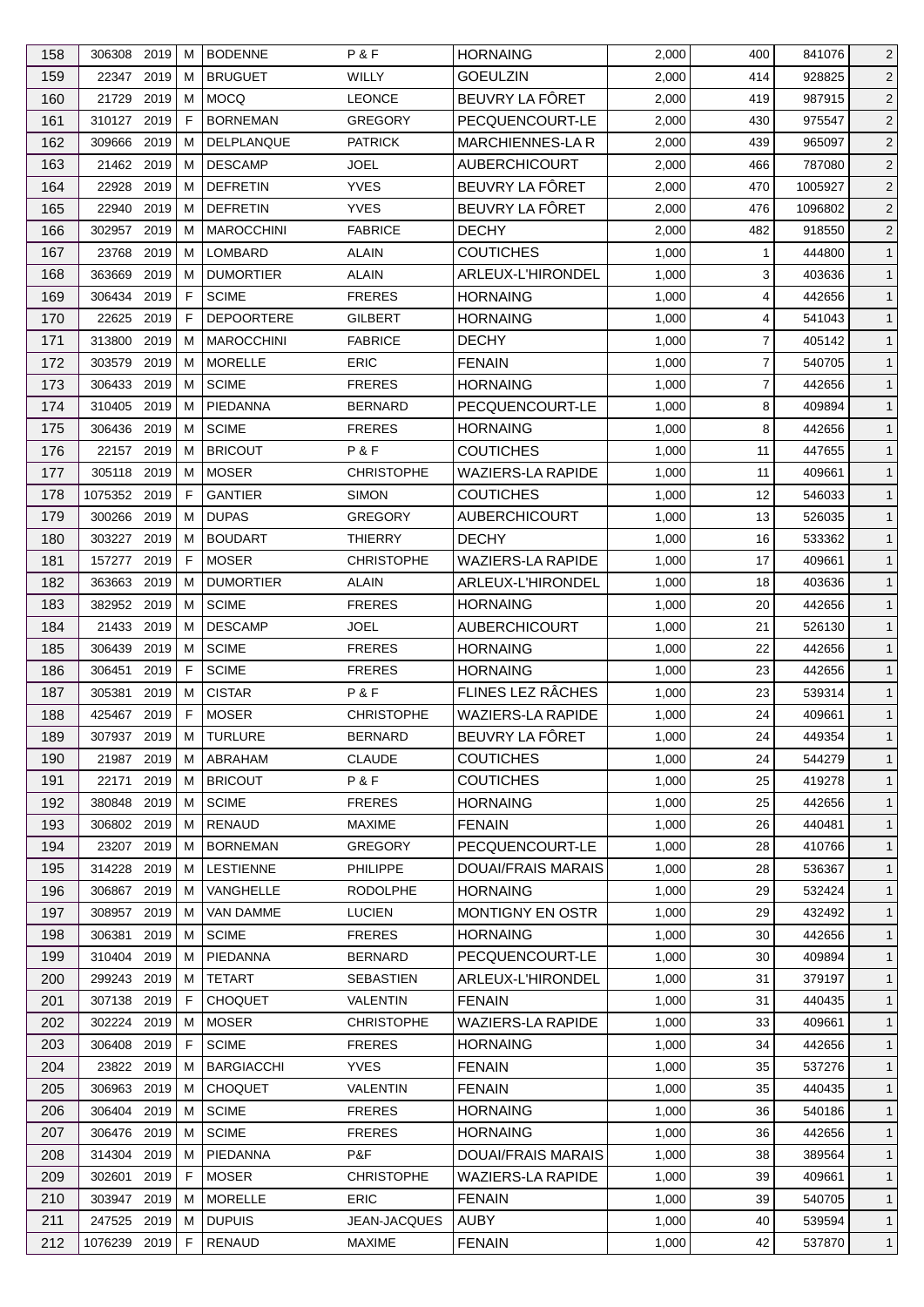| 213 | 307929 2019  |      | M  | <b>TURLURE</b>        | <b>BERNARD</b>   | BEUVRY LA FÔRET           | 1,000 | 42 | 449354 | $\mathbf{1}$ |
|-----|--------------|------|----|-----------------------|------------------|---------------------------|-------|----|--------|--------------|
| 214 | 307204 2019  |      | M  | <b>COUPIN</b>         | JEAN-YVES        | <b>HORNAING</b>           | 1,000 | 43 | 400431 | $\mathbf{1}$ |
| 215 | 303255       | 2019 | M  | <b>BOUDART</b>        | <b>THIERRY</b>   | <b>DECHY</b>              | 1,000 | 43 | 531422 | $\mathbf{1}$ |
| 216 | 306480       | 2019 | F  | <b>SCIME</b>          | <b>FRERES</b>    | <b>HORNAING</b>           | 1,000 | 43 | 442656 | $\mathbf{1}$ |
| 217 | 306426       | 2019 | F  | <b>SCIME</b>          | <b>FRERES</b>    | <b>HORNAING</b>           | 1,000 | 44 | 442656 | $\mathbf{1}$ |
| 218 | 306424 2019  |      | M  | <b>SCIME</b>          | <b>FRERES</b>    | <b>HORNAING</b>           | 1,000 | 46 | 442656 | $\mathbf{1}$ |
| 219 | 23714 2019   |      | M  | VERHAEGHE             | <b>BERTRAND</b>  | PECQUENCOURT-LE           | 1,000 | 46 | 384033 | $\mathbf{1}$ |
| 220 | 307571       | 2019 | M  | <b>CAPLIER</b>        | <b>GERY</b>      | LANDAS-UNION ST J         | 1,000 | 47 | 548353 | $\mathbf{1}$ |
| 221 | 382958       | 2019 | F  | <b>SCIME</b>          | <b>FRERES</b>    | <b>HORNAING</b>           | 1,000 | 47 | 442656 | $\mathbf{1}$ |
| 222 | 23610        | 2019 | м  | <b>JASPARD</b>        | <b>FLEURY</b>    | SOMAIN-LES MINEUR         | 1,000 | 49 | 537495 | $\mathbf{1}$ |
| 223 | 304055       | 2019 | M  | <b>MARTIN</b>         | <b>LUDOVIC</b>   | <b>FENAIN</b>             | 1,000 | 49 | 535533 | $\mathbf{1}$ |
| 224 | 22405 2019   |      | F  | LEENKNECHT            | P&F              | <b>HORNAING</b>           | 1,000 | 50 | 408455 | $\mathbf{1}$ |
| 225 | 307769       | 2019 | M  | LEFEBVRE              | MICHEL           | LANDAS-UNION ST J         | 1,000 | 52 | 451259 | $\mathbf{1}$ |
| 226 | 23621        | 2019 | M  | <b>JASPARD</b>        | <b>FLEURY</b>    | SOMAIN-LES MINEUR         | 1,000 | 52 | 531538 | $\mathbf{1}$ |
| 227 | 298604       | 2019 | м  | MILLEVILLE            | LAURENT          | <b>ANHIERS</b>            | 1,000 | 52 | 537663 | $\mathbf{1}$ |
| 228 | 299891       | 2019 | M  | <b>DUMORTIER</b>      | <b>ALAIN</b>     | ARLEUX-L'HIRONDEL         | 1,000 | 53 | 403636 | $\mathbf{1}$ |
| 229 | 308494       | 2019 | M  | <b>NEVE</b>           | JEAN             | <b>MARCHIENNES-LA R</b>   | 1,000 | 53 | 443908 | $\mathbf{1}$ |
| 230 | 299156       | 2019 | M  | <b>FIRMIN</b>         | <b>FRANCIS</b>   | ARLEUX-L'HIRONDEL         | 1,000 | 54 | 398198 | $\mathbf{1}$ |
| 231 | 4136414      | 2019 | M  | <b>RENAUD</b>         | <b>MAXIME</b>    | <b>FENAIN</b>             | 1,000 | 54 | 531825 | $\mathbf{1}$ |
| 232 | 299226       | 2019 | М  | <b>TETART</b>         | <b>SEBASTIEN</b> | ARLEUX-L'HIRONDEL         | 1,000 | 55 | 398838 | $\mathbf{1}$ |
| 233 | 306479       | 2019 | F  | <b>SCIME</b>          | <b>FRERES</b>    | <b>HORNAING</b>           | 1,000 | 56 | 540186 | $\mathbf{1}$ |
| 234 | 313368       | 2019 | M  | <b>HANQUEZ</b>        | <b>DAVID</b>     | <b>HORNAING</b>           | 1,000 | 57 | 529403 | $\mathbf{1}$ |
| 235 | 306488       | 2019 | F  | <b>SCIME</b>          | <b>FRERES</b>    | <b>HORNAING</b>           | 1,000 | 58 | 442656 | $\mathbf{1}$ |
| 236 | 299213 2019  |      | M  | <b>TETART</b>         | SEBASTIEN        | ARLEUX-L'HIRONDEL         | 1,000 | 59 | 379197 | $\mathbf{1}$ |
| 237 | 306411       | 2019 | M  | <b>SCIME</b>          | <b>FRERES</b>    | <b>HORNAING</b>           | 1,000 | 59 | 442656 | $\mathbf{1}$ |
| 238 | 306464       | 2019 | м  | <b>SCIME</b>          | <b>FRERES</b>    | <b>HORNAING</b>           | 1,000 | 60 | 442656 | $\mathbf{1}$ |
| 239 | 300971       | 2019 | M  | <b>DERACHE</b>        | <b>ROBERT</b>    | <b>FENAIN</b>             | 1,000 | 60 | 532114 | $\mathbf{1}$ |
| 240 | 23672 2019   |      | M  | VERHAEGHE             | <b>BERTRAND</b>  | PECQUENCOURT-LE           | 1,000 | 61 | 528946 | $\mathbf{1}$ |
| 241 | 23570        | 2019 | M  | <b>JONCKEERE</b>      | JEROME           | ROOST WARENDIN-L'         | 1,000 | 61 | 439555 | $\mathbf{1}$ |
| 242 | 312343       | 2019 | M  | LEGRAND               | <b>SERGE</b>     | <b>VRED-LE RAMIER</b>     | 1,000 | 62 | 538613 | $\mathbf{1}$ |
| 243 | 23604 2019   |      | M  | <b>JASPARD</b>        |                  | <b>SOMAIN-LES MINEUR</b>  |       | 62 |        | $\mathbf{1}$ |
|     |              |      |    |                       | <b>FLEURY</b>    |                           | 1,000 |    | 411580 |              |
| 244 | 306709 2019  |      | F. | LEENKNECHT            | P&F              | <b>HORNAING</b>           | 1,000 | 64 | 388690 | $\mathbf{1}$ |
| 245 | 307938 2019  |      | M  | <b>TURLURE</b>        | <b>BERNARD</b>   | BEUVRY LA FÔRET           | 1,000 | 65 | 546603 | $\mathbf{1}$ |
| 246 | 312331       | 2019 | M  | LEGRAND               | <b>SERGE</b>     | <b>VRED-LE RAMIER</b>     | 1,000 | 65 | 441458 | $\mathbf{1}$ |
| 247 | 306423 2019  |      | M  | <b>SCIME</b>          | <b>FRERES</b>    | <b>HORNAING</b>           | 1,000 | 66 | 442656 | $\mathbf{1}$ |
| 248 | 308368       | 2019 | M  | <b>DESCARPENTRIES</b> | <b>MICHAEL</b>   | MARCHIENNES-LA R          | 1,000 | 66 | 395560 | $\mathbf{1}$ |
| 249 | 303246 2019  |      | M  | <b>BOUDART</b>        | <b>THIERRY</b>   | <b>DECHY</b>              | 1,000 | 66 | 531422 | $\mathbf{1}$ |
| 250 | 300744 2019  |      | M  | <b>DELROT</b>         | <b>CLAUDY</b>    | <b>FENAIN</b>             | 1,000 | 66 | 411650 | $\mathbf{1}$ |
| 251 | 22654 2019   |      | F. | <b>DEPOORTERE</b>     | <b>GILBERT</b>   | <b>HORNAING</b>           | 1,000 | 67 | 534877 | $\mathbf{1}$ |
| 252 | 301945 2019  |      | M  | LOMBARD               | <b>ALAIN</b>     | <b>COUTICHES</b>          | 1,000 | 67 | 444800 | $\mathbf{1}$ |
| 253 | 24088        | 2019 | M  | <b>CREPIEUX</b>       | <b>FRERES</b>    | <b>DECHY</b>              | 1,000 | 68 | 407741 | $\mathbf{1}$ |
| 254 | 307958       | 2019 | M  | <b>TURLURE</b>        | <b>BERNARD</b>   | BEUVRY LA FÔRET           | 1,000 | 68 | 449354 | $\mathbf{1}$ |
| 255 | 429582       | 2019 | M  | PIEDANNA              | P&F              | DOUAI/FRAIS MARAIS        | 1,000 | 69 | 389564 | $\mathbf{1}$ |
| 256 | 23707        | 2019 | M  | VERHAEGHE             | <b>BERTRAND</b>  | PECQUENCOURT-LE           | 1,000 | 69 | 528946 | $\mathbf{1}$ |
| 257 | 314236       | 2019 | M  | <b>LESTIENNE</b>      | <b>PHILIPPE</b>  | <b>DOUAI/FRAIS MARAIS</b> | 1,000 | 70 | 536367 | $\mathbf{1}$ |
| 258 | 1075349 2019 |      | M  | <b>GANTIER</b>        | SIMON            | <b>COUTICHES</b>          | 1,000 | 71 | 546033 | $\mathbf{1}$ |
| 259 | 306750       | 2019 | F. | <b>LEENKNECHT</b>     | P&F              | <b>HORNAING</b>           | 1,000 | 71 | 408455 | $\mathbf{1}$ |
| 260 | 306414 2019  |      | M  | <b>SCIME</b>          | <b>FRERES</b>    | <b>HORNAING</b>           | 1,000 | 71 | 442656 | $\mathbf{1}$ |
| 261 | 308753 2019  |      | M  | VAN DAMME             | <b>LUCIEN</b>    | <b>MONTIGNY EN OSTR</b>   | 1,000 | 71 | 384650 | $\mathbf{1}$ |
| 262 | 298800       | 2019 | M  | <b>POT</b>            | PERE & FILS      | ANHIERS                   | 1,000 | 72 | 538046 | $\mathbf{1}$ |
| 263 | 23661        | 2019 | M  | VERHAEGHE             | BERTRAND         | PECQUENCOURT-LE           | 1,000 | 72 | 403449 | $\mathbf{1}$ |
| 264 | 298776       | 2019 | M  | <b>POT</b>            | PERE & FILS      | <b>ANHIERS</b>            | 1,000 | 73 | 538046 | $\mathbf{1}$ |
| 265 | 307131       | 2019 | M  | <b>CHOQUET</b>        | VALENTIN         | <b>FENAIN</b>             | 1,000 | 75 | 537819 | $\mathbf{1}$ |
| 266 | 303432 2019  |      | M  | <b>DESSAINS</b>       | P&F              | <b>DECHY</b>              | 1,000 | 75 | 531989 | $\mathbf{1}$ |
| 267 | 307123 2019  |      | M  | <b>CHOQUET</b>        | VALENTIN         | <b>FENAIN</b>             | 1,000 | 76 | 440435 | $\mathbf{1}$ |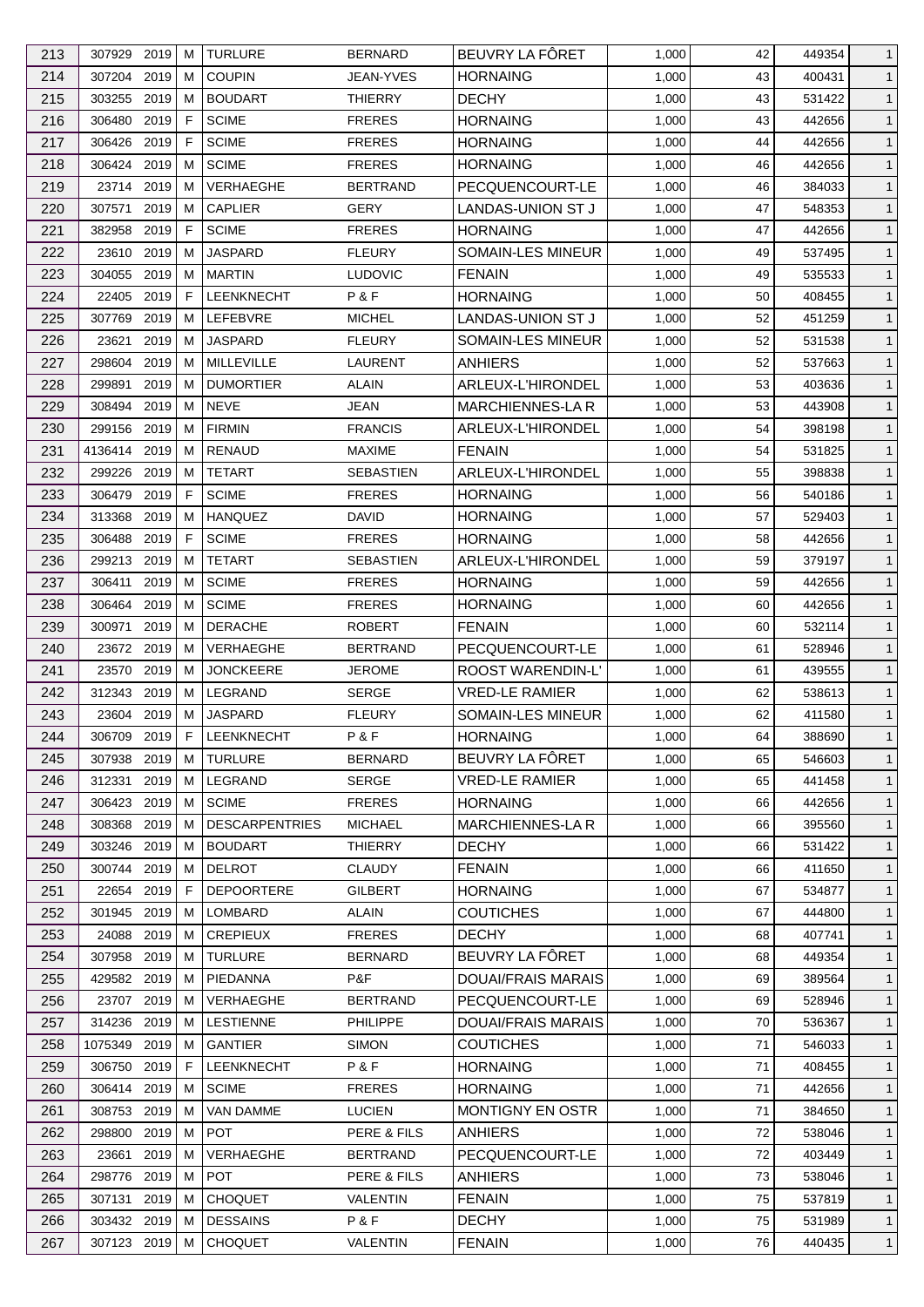| 268 | 22976 2019   |      | F  | <b>VAN DAMME</b>      | <b>LUCIEN</b>      | <b>MONTIGNY EN OSTR</b>  | 1,000 | 76  | 529565 | $\mathbf{1}$ |
|-----|--------------|------|----|-----------------------|--------------------|--------------------------|-------|-----|--------|--------------|
| 269 | 22624 2019   |      | м  | <b>DEPOORTERE</b>     | GILBERT            | <b>HORNAING</b>          | 1,000 | 77  | 443670 | $\mathbf{1}$ |
| 270 | 312354       | 2019 | м  | LEGRAND               | <b>SERGE</b>       | <b>VRED-LE RAMIER</b>    | 1,000 | 78  | 535319 | $\mathbf{1}$ |
| 271 | 303321       | 2019 | м  | QUARRE                | <b>JEAN-PAUL</b>   | <b>DECHY</b>             | 1,000 | 78  | 406297 | $\mathbf{1}$ |
| 272 | 34384 2019   |      | м  | <b>DUMORTIER</b>      | ALAIN              | ARLEUX-L'HIRONDEL        | 1,000 | 79  | 384074 | $\mathbf{1}$ |
| 273 | 295397       | 2019 | м  | <b>TETART</b>         | <b>SEBASTIEN</b>   | ARLEUX-L'HIRONDEL        | 1,000 | 79  | 398838 | $\mathbf{1}$ |
| 274 | 306396       | 2019 | м  | <b>SCIME</b>          | <b>FRERES</b>      | <b>HORNAING</b>          | 1,000 | 79  | 540186 | $\mathbf{1}$ |
| 275 | 306394 2019  |      | м  | <b>SCIME</b>          | <b>FRERES</b>      | <b>HORNAING</b>          | 1,000 | 79  | 442656 | $\mathbf{1}$ |
| 276 | 308962 2019  |      | M  | VAN DAMME             | <b>LUCIEN</b>      | <b>MONTIGNY EN OSTR</b>  | 1,000 | 80  | 528102 | $\mathbf{1}$ |
| 277 | 310156       | 2019 | м  | PIEDANNA              | <b>RAYMOND</b>     | PECQUENCOURT-LE          | 1,000 | 80  | 409971 | $\mathbf{1}$ |
| 278 | 22037 2019   |      | м  | <b>GANTIER</b>        | <b>SIMON</b>       | <b>COUTICHES</b>         | 1,000 | 82  | 420971 | $\mathbf{1}$ |
| 279 | 307588       | 2019 | м  | <b>CAPLIER</b>        | GERY               | <b>LANDAS-UNION ST J</b> | 1,000 | 83  | 548353 | $\mathbf{1}$ |
| 280 | 306499       | 2019 | м  | <b>SCIME</b>          | <b>FRERES</b>      | <b>HORNAING</b>          | 1,000 | 83  | 442656 | $\mathbf{1}$ |
| 281 | 307243       | 2019 | F  | <b>COUPIN</b>         | <b>JEAN-YVES</b>   | <b>HORNAING</b>          | 1,000 | 83  | 400431 | $\mathbf{1}$ |
| 282 | 24094 2019   |      | м  | <b>CREPIEUX</b>       | <b>FRERES</b>      | <b>DECHY</b>             | 1,000 | 83  | 532984 | $\mathbf{1}$ |
| 283 | 306462 2019  |      | м  | <b>SCIME</b>          | <b>FRERES</b>      | <b>HORNAING</b>          | 1,000 | 84  | 442656 | $\mathbf{1}$ |
| 284 | 301021       | 2019 | м  | <b>ROMANOWICZ</b>     | <b>JEAN-PIERRE</b> | <b>FENAIN</b>            | 1,000 | 84  | 404930 | $\mathbf{1}$ |
|     |              |      |    |                       |                    |                          |       |     |        |              |
| 285 | 312276 2019  |      | м  | ZAWADZKI              | JEAN-CLAUDE        | <b>VRED-LE RAMIER</b>    | 1,000 | 85  | 538867 | $\mathbf{1}$ |
| 286 | 312350 2019  |      | м  | LEGRAND               | <b>SERGE</b>       | <b>VRED-LE RAMIER</b>    | 1,000 | 85  | 441458 | $\mathbf{1}$ |
| 287 | 309385       | 2019 | M  | <b>DANGREMONT</b>     | <b>DANIEL</b>      | ORCHIES-LE VENGE         | 1,000 | 85  | 539435 | $\mathbf{1}$ |
| 288 | 311815       | 2019 | м  | PIEDANNA              | <b>RAYMOND</b>     | PECQUENCOURT-LE          | 1,000 | 86  | 409971 | $\mathbf{1}$ |
| 289 | 310967       | 2019 | м  | <b>SCIARAPPA</b>      | <b>ALBERTO</b>     | ROOST WARENDIN-L'        | 1,000 | 86  | 440957 | $\mathbf{1}$ |
| 290 | 310265       | 2019 | м  | <b>BORNEMAN</b>       | <b>PATRICK</b>     | PECQUENCOURT-LE          | 1,000 | 87  | 390567 | $\mathbf{1}$ |
| 291 | 301013 2019  |      | м  | ROMANOWICZ            | JEAN-PIERRE        | <b>FENAIN</b>            | 1,000 | 87  | 404930 | $\mathbf{1}$ |
| 292 | 314730       | 2019 | м  | <b>ADAMO</b>          | <b>BRUNO</b>       | <b>FENAIN</b>            | 1,000 | 90  | 400490 | $\mathbf{1}$ |
| 293 | 4136391      | 2019 | F  | RENAUD                | <b>MAXIME</b>      | <b>FENAIN</b>            | 1,000 | 91  | 537870 | $\mathbf{1}$ |
| 294 | 315053       | 2019 | F  | <b>DEPOORTERE</b>     | GILBERT            | <b>HORNAING</b>          | 1,000 | 91  | 415143 | $\mathbf{1}$ |
| 295 | 313626       | 2019 | м  | <b>COUSIN</b>         | <b>THEO</b>        | <b>MARCHIENNES-LAR</b>   | 1,000 | 92  | 539874 | $\mathbf{1}$ |
| 296 | 302928       | 2019 | м  | <b>MAROCCHINI</b>     | <b>FABRICE</b>     | <b>DECHY</b>             | 1,000 | 93  | 405142 | $\mathbf{1}$ |
| 297 | 301978 2019  |      | м  | LOMBARD               | <b>ALAIN</b>       | <b>COUTICHES</b>         | 1,000 | 94  | 541769 | $\mathbf{1}$ |
| 298 | 309393 2019  |      | M  | <b>DANGREMONT</b>     | DANIEL             | ORCHIES-LE VENGE         | 1,000 | 94  | 416857 | $\mathbf{1}$ |
| 299 | 22694 2019 M |      |    | DEPOORTERE            | <b>GILBERT</b>     | <b>HORNAING</b>          | 1,000 | 96  | 534877 | $\mathbf{1}$ |
| 300 | 22492 2019   |      | F  | <b>RENAUD</b>         | <b>MAXIME</b>      | <b>FENAIN</b>            | 1,000 | 96  | 537870 | $\mathbf{1}$ |
| 301 | 313797 2019  |      | м  | <b>MAROCCHINI</b>     | <b>FABRICE</b>     | <b>DECHY</b>             | 1,000 | 97  | 405142 | $\mathbf{1}$ |
| 302 | 306401       | 2019 | F  | <b>SCIME</b>          | <b>FRERES</b>      | <b>HORNAING</b>          | 1,000 | 97  | 442656 | $\mathbf{1}$ |
| 303 | 311033       | 2019 | F. | LIBERT                | JEAN-PIERRE        | <b>ROOST WARENDIN-L'</b> | 1,000 | 98  | 440153 | $\mathbf{1}$ |
| 304 | 302444 2019  |      | м  | QUIN                  | THIERRY            | DOUAI-L'UNION            | 1,000 | 99  | 391904 | $\mathbf{1}$ |
| 305 | 311016 2019  |      | м  | LIBERT                | <b>JEAN-PIERRE</b> | ROOST WARENDIN-L'        | 1,000 | 99  | 536931 | $\mathbf{1}$ |
| 306 | 308682 2019  |      | м  | <b>JAHN</b>           | <b>GIANNY</b>      | <b>VRED-LE RAMIER</b>    | 1,000 | 100 | 409670 | $\mathbf{1}$ |
| 307 | 311764       | 2019 | м  | <b>JASPARD</b>        | <b>FLEURY</b>      | SOMAIN-LES MINEUR        | 1,000 | 101 | 411580 | $\mathbf{1}$ |
|     | 308521       |      |    |                       |                    | <b>MARCHIENNES-LA R</b>  |       |     |        |              |
| 308 |              | 2019 | м  | <b>DESCARPENTRIES</b> | <b>MICHAEL</b>     |                          | 1,000 | 102 | 395560 | $\mathbf{1}$ |
| 309 | 306435 2019  |      | F  | <b>SCIME</b>          | <b>FRERES</b>      | <b>HORNAING</b>          | 1,000 | 102 | 442656 | $\mathbf{1}$ |
| 310 | 23639        | 2019 | м  | <b>JASPARD</b>        | <b>FLEURY</b>      | SOMAIN-LES MINEUR        | 1,000 | 102 | 537495 | $\mathbf{1}$ |
| 311 | 298969       | 2019 | м  | LHEUREUX              | <b>SAMUEL</b>      | <b>ANHIERS</b>           | 1,000 | 103 | 440742 | $\mathbf{1}$ |
| 312 | 309551       | 2019 | м  | MATHIEU               | A&C                | ORCHIES-LE VENGE         | 1,000 | 104 | 541302 | $\mathbf{1}$ |
| 313 | 34388        | 2019 | м  | <b>DUMORTIER</b>      | ALAIN              | ARLEUX-L'HIRONDEL        | 1,000 | 104 | 403636 | $\mathbf{1}$ |
| 314 | 309381       | 2019 | м  | <b>DANGREMONT</b>     | DANIEL             | ORCHIES-LE VENGE         | 1,000 | 104 | 445292 | $\mathbf{1}$ |
| 315 | 302936       | 2019 | м  | <b>MAROCCHINI</b>     | <b>FABRICE</b>     | <b>DECHY</b>             | 1,000 | 105 | 530177 | $\mathbf{1}$ |
| 316 | 300788 2019  |      | м  | <b>DELROT</b>         | <b>FRANCKY</b>     | <b>FENAIN</b>            | 1,000 | 105 | 412547 | $\mathbf{1}$ |
| 317 | 13136 2019   |      | м  | <b>BERNARD</b>        | <b>FRERES</b>      | <b>GUESNAIN</b>          | 1,000 | 106 | 531270 | $\mathbf{1}$ |
| 318 | 22325 2019   |      | м  | <b>BRUGUET</b>        | WILLY              | <b>GOEULZIN</b>          | 1,000 | 106 | 527014 | $\mathbf{1}$ |
| 319 | 4136402 2019 |      | F. | RENAUD                | <b>MAXIME</b>      | <b>FENAIN</b>            | 1,000 | 107 | 440481 | $\mathbf{1}$ |
| 320 | 310287 2019  |      | M  | <b>BORNEMAN</b>       | <b>PATRICK</b>     | PECQUENCOURT-LE          | 1,000 | 107 | 390567 | $\mathbf{1}$ |
| 321 | 307244 2019  |      | F  | <b>COUPIN</b>         | JEAN-YVES          | <b>HORNAING</b>          | 1,000 | 108 | 400431 | $\mathbf{1}$ |
| 322 | 305517 2019  |      | М  | <b>BEAUJEAN</b>       | <b>CHRISTOPHE</b>  | FLINES LEZ RÂCHES        | 1,000 | 109 | 539075 | $\mathbf{1}$ |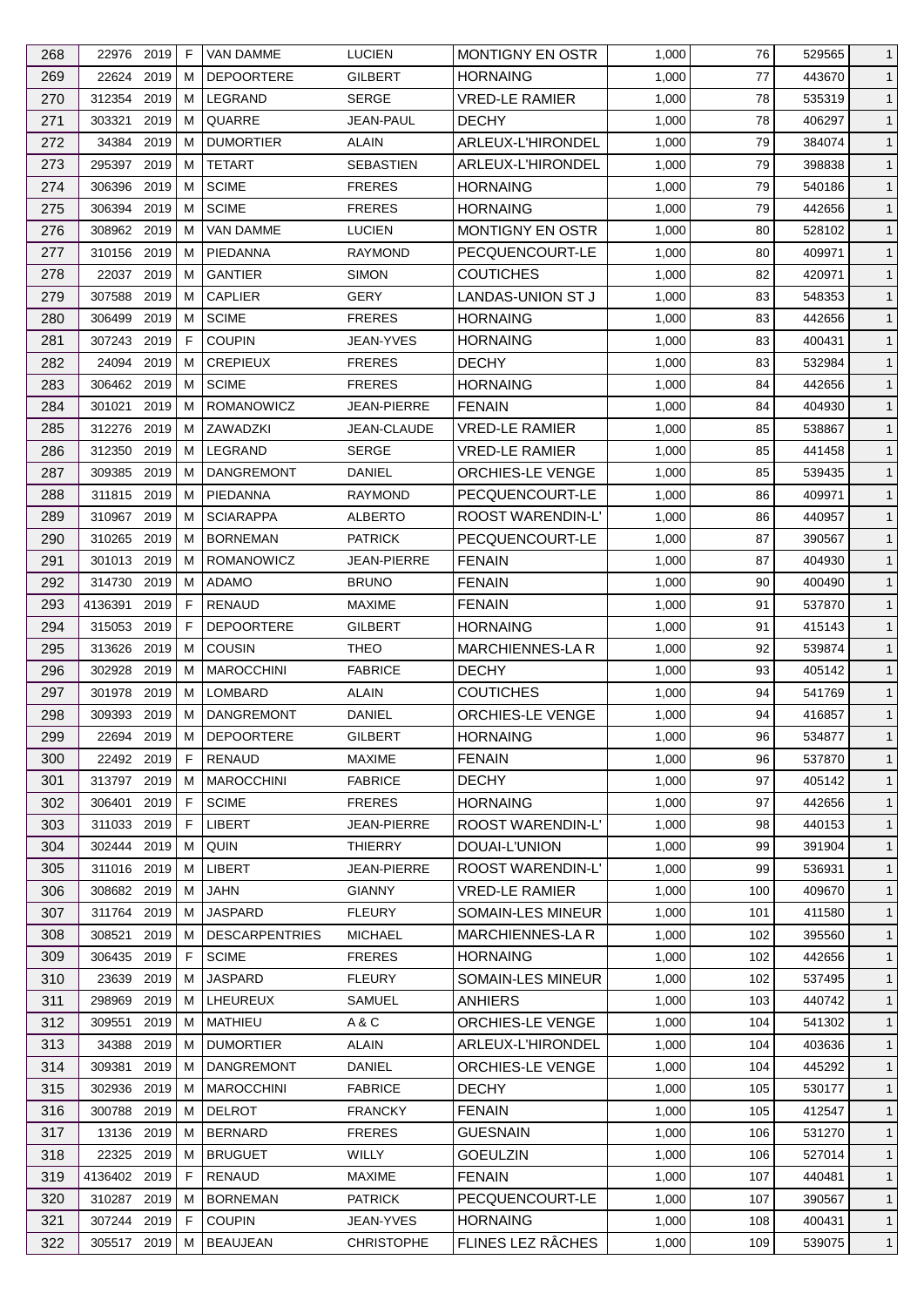| 323        | 308950 2019  |      | F  | <b>VAN DAMME</b>              | <b>LUCIEN</b>                  | MONTIGNY EN OSTR          | 1,000 | 109        | 529565           | 1                            |
|------------|--------------|------|----|-------------------------------|--------------------------------|---------------------------|-------|------------|------------------|------------------------------|
| 324        | 308963       | 2019 | м  | <b>VAN DAMME</b>              | <b>LUCIEN</b>                  | <b>MONTIGNY EN OSTR</b>   | 1,000 | 109        | 404068           | $\mathbf{1}$                 |
| 325        | 404412 2019  |      | м  | VANGHELLE                     | <b>RODOLPHE</b>                | <b>HORNAING</b>           | 1,000 | 110        | 435132           | $\mathbf{1}$                 |
| 326        | 23831        | 2019 | м  | <b>BARGIACCHI</b>             | <b>YVES</b>                    | <b>FENAIN</b>             | 1,000 | 111        | 537276           | $\mathbf{1}$                 |
| 327        | 24164        | 2019 | м  | <b>COUPIN</b>                 | JEAN-YVES                      | <b>HORNAING</b>           | 1,000 | 111        | 400431           | $\mathbf{1}$                 |
| 328        | 303933       | 2019 | м  | <b>MAROCCHINI</b>             | <b>FABRICE</b>                 | <b>DECHY</b>              | 1,000 | 112        | 433449           | $\mathbf{1}$                 |
| 329        | 22627 2019   |      | м  | <b>DEPOORTERE</b>             | <b>GILBERT</b>                 | <b>HORNAING</b>           | 1,000 | 112        | 541043           | $\mathbf{1}$                 |
| 330        | 314760 2019  |      | м  | LIBERAL                       | LAURENT                        | <b>HORNAING</b>           | 1,000 | 114        | 403298           | $\mathbf{1}$                 |
| 331        | 306453       | 2019 | м  | <b>SCIME</b>                  | <b>FRERES</b>                  | <b>HORNAING</b>           | 1,000 | 114        | 442656           | $\mathbf{1}$                 |
| 332        | 300746       | 2019 | м  | <b>DELROT</b>                 | <b>CLAUDY</b>                  | <b>FENAIN</b>             | 1,000 | 115        | 537478           | $\mathbf{1}$                 |
| 333        | 303275       | 2019 | м  | <b>BOUDART</b>                | <b>THIERRY</b>                 | <b>DECHY</b>              | 1,000 | 116        | 406364           | $\mathbf{1}$                 |
| 334        | 23553        | 2019 | м  | <b>COUSIN</b>                 | <b>JEAN-YVES</b>               | <b>ROOST WARENDIN-L'</b>  | 1,000 | 116        | 441663           | $\mathbf{1}$                 |
| 335        | 22531        | 2019 | м  | DELVALLEZ                     | <b>CHRISTOPHE</b>              | HORNAING                  | 1,000 | 118        | 439837           | $\mathbf{1}$                 |
| 336        | 314725       | 2019 | м  | <b>ADAMO</b>                  | <b>BRUNO</b>                   | <b>FENAIN</b>             | 1,000 | 118        | 400490           | $\mathbf{1}$                 |
| 337        | 23252 2019   |      | м  | <b>BORNEMAN</b>               | <b>GREGORY</b>                 | PECQUENCOURT-LE           | 1,000 | 119        | 439210           | $\mathbf{1}$                 |
| 338        | 311809       | 2019 | м  | PIEDANNA                      | <b>RAYMOND</b>                 | PECQUENCOURT-LE           | 1,000 | 119        | 409971           | $\mathbf{1}$                 |
| 339        | 311022 2019  |      | м  | LIBERT                        | <b>JEAN-PIERRE</b>             | ROOST WARENDIN-L'         | 1,000 | 119        | 536931           | $\mathbf{1}$                 |
| 340        | 305902 2019  |      | м  | <b>CREPIEUX</b>               | <b>FRERES</b>                  | <b>DECHY</b>              | 1,000 | 120        | 388545           | $\mathbf{1}$                 |
| 341        | 22034 2019   |      | F  | <b>GANTIER</b>                | <b>SIMON</b>                   | <b>COUTICHES</b>          | 1,000 | 120        | 449290           | $\mathbf{1}$                 |
| 342        | 299136       | 2019 | м  | <b>FIRMIN</b>                 | <b>FRANCIS</b>                 | ARLEUX-L'HIRONDEL         | 1,000 | 120        | 398198           | $\mathbf{1}$                 |
| 343        | 22670        | 2019 | м  | <b>DEPOORTERE</b>             | <b>GILBERT</b>                 | HORNAING                  | 1,000 | 121        | 534877           | $\mathbf{1}$                 |
| 344        | 24141        | 2019 | м  | PIEDANNA                      | P&F                            | <b>DOUAI/FRAIS MARAIS</b> | 1,000 | 122        | 408665           | $\mathbf{1}$                 |
| 345        | 312137 2019  |      | м  | <b>JASPARD</b>                | <b>FLEURY</b>                  | SOMAIN-LES MINEUR         | 1,000 | 123        | 411580           | $\mathbf{1}$                 |
| 346        | 306699       | 2019 | F  | <b>SCIME</b>                  | <b>FRERES</b>                  | <b>HORNAING</b>           | 1,000 | 124        | 442656           | $\mathbf{1}$                 |
| 347        | 300262       | 2019 | м  | <b>DUPAS</b>                  | <b>GREGORY</b>                 | <b>AUBERCHICOURT</b>      | 1,000 | 124        | 529023           | $\mathbf{1}$                 |
| 348        | 23844 2019   |      | м  | <b>BARGIACCHI</b>             | <b>YVES</b>                    | <b>FENAIN</b>             | 1,000 | 124        | 531538           | $\mathbf{1}$                 |
| 349        | 21582 2019   |      | F  | <b>MOREIRA</b>                | <b>RICHARD</b>                 | <b>AUBY</b>               | 1,000 | 125        | 411453           | $\mathbf{1}$                 |
| 350        | 300442 2019  |      | м  | <b>DESMET</b>                 | <b>PATRICE</b>                 | <b>AUBERCHICOURT</b>      | 1,000 | 125        | 385244           | $\mathbf{1}$                 |
| 351        | 307641       | 2019 | F  | <b>TIBERGHIEN</b>             | <b>JEAN-JACQUES</b>            | BEUVRY LA FÔRET           | 1,000 | 125        | 445678           | $\mathbf{1}$                 |
| 352        | 306469       | 2019 | F  | <b>SCIME</b>                  | <b>FRERES</b>                  | <b>HORNAING</b>           | 1,000 | 126        | 442656           | $\mathbf{1}$                 |
| 353        | 307159       | 2019 | м  | <b>CHOQUET</b>                | <b>VALENTIN</b>                | <b>FENAIN</b>             | 1,000 | 127        | 531833           | $\mathbf{1}$                 |
| 354        | 374152 2019  |      | M  | ZAWADZKI                      | JEAN-CLAUDE                    | <b>VRED-LE RAMIER</b>     | 1,000 | 127        | 538867           | $\mathbf{1}$                 |
| 355        | 157281 2019  |      | F  | <b>MOSER</b>                  | <b>CHRISTOPHE</b>              | <b>WAZIERS-LA RAPIDE</b>  | 1,000 | 129        | 409661           | $\mathbf{1}$                 |
| 356        | 334707       | 2019 | м  | <b>DERACHE</b>                | <b>ROBERT</b>                  | <b>FENAIN</b>             | 1,000 | 129        | 528778           | $\mathbf{1}$                 |
| 357        | 309559       | 2019 | м  | MATHIEU                       | A & C                          | ORCHIES-LE VENGE          | 1,000 | 129        | 541302           | $\mathbf{1}$                 |
| 358        | 306976       | 2019 | м  | VANGHELLE                     | <b>RODOLPHE</b>                | <b>HORNAING</b>           | 1,000 | 130        | 435132           | $\mathbf{1}$                 |
| 359        | 22450 2019   |      | F. | <b>LEENKNECHT</b>             | P&F                            | <b>HORNAING</b>           | 1,000 | 131        | 436968           | $\mathbf{1}$                 |
| 360        | 307219 2019  |      | м  | <b>COUPIN</b>                 | JEAN-YVES                      | <b>HORNAING</b>           | 1,000 | 132        | 400431           | $\mathbf{1}$                 |
| 361        | 307773       | 2019 | м  | <b>BRICOUT</b>                | P & F                          | <b>COUTICHES</b>          | 1,000 | 132        | 447655           | $\mathbf{1}$                 |
| 362        | 299114 2019  |      | м  | <b>FIRMIN</b>                 | <b>FRANCIS</b>                 | ARLEUX-L'HIRONDEL         | 1,000 | 133        | 398198           | $\mathbf{1}$                 |
| 363        | 300761       | 2019 | F  | <b>DELROT</b>                 | <b>FRANCKY</b>                 | <b>FENAIN</b>             | 1,000 | 133        | 441044           | $\mathbf{1}$                 |
| 364        | 308489       | 2019 | м  | <b>NEVE</b>                   | <b>JEAN</b>                    | MARCHIENNES-LA R          | 1,000 | 134        | 541159           | $\mathbf{1}$                 |
| 365        | 307209       | 2019 | F  | <b>COUPIN</b>                 | JEAN-YVES                      | HORNAING                  | 1,000 | 134        | 400431           | $\mathbf{1}$                 |
|            | 310240       | 2019 | м  | <b>BORNEMAN</b>               | <b>PATRICK</b>                 | PECQUENCOURT-LE           | 1,000 |            |                  |                              |
| 366<br>367 | 302927       | 2019 | м  | <b>MAROCCHINI</b>             | <b>FABRICE</b>                 | <b>DECHY</b>              | 1,000 | 134<br>135 | 532257<br>386135 | $\mathbf{1}$<br>$\mathbf{1}$ |
|            |              |      |    |                               |                                | <b>ROOST WARENDIN-L'</b>  |       |            |                  |                              |
| 368        | 23533        | 2019 | м  | <b>COUSIN</b><br><b>MOSER</b> | JEAN-YVES<br><b>CHRISTOPHE</b> |                           | 1,000 | 135        | 538430           | $\mathbf{1}$                 |
| 369        | 305125       | 2019 | F. |                               |                                | <b>WAZIERS-LA RAPIDE</b>  | 1,000 | 136        | 409661           | $\mathbf{1}$                 |
| 370        | 6003418 2019 |      | м  | <b>BRUGUET</b>                | WILLY                          | <b>GOEULZIN</b>           | 1,000 | 137        | 430159           | $\mathbf{1}$                 |
| 371        | 22291        | 2019 | м  | <b>CISTAR</b>                 | P&F                            | FLINES LEZ RÂCHES         | 1,000 | 137        | 539314           | $\mathbf{1}$                 |
| 372        | 24346        | 2019 | м  | VANGHELLE                     | C & R                          | <b>HORNAING</b>           | 1,000 | 137        | 546897           | $\mathbf{1}$                 |
| 373        | 302963 2019  |      | м  | <b>MAROCCHINI</b>             | <b>FABRICE</b>                 | <b>DECHY</b>              | 1,000 | 138        | 433449           | $\mathbf{1}$                 |
| 374        | 311390 2019  |      | F  | COUSIN                        | JEAN-YVES                      | ROOST WARENDIN-L'         | 1,000 | 138        | 538430           | $\mathbf{1}$                 |
| 375        | 303126 2019  |      | м  | OWCZARCZAK                    | LAURENT                        | <b>DECHY</b>              | 1,000 | 139        | 405110           | $\mathbf{1}$                 |
| 376        | 303033 2019  |      | м  | <b>DUPRET</b>                 | <b>MARC ANDRE</b>              | <b>DECHY</b>              | 1,000 | 139        | 435845           | $\mathbf{1}$                 |
| 377        | 302930 2019  |      | м  | <b>MAROCCHINI</b>             | <b>FABRICE</b>                 | <b>DECHY</b>              | 1,000 | 140        | 405142           | $\overline{1}$               |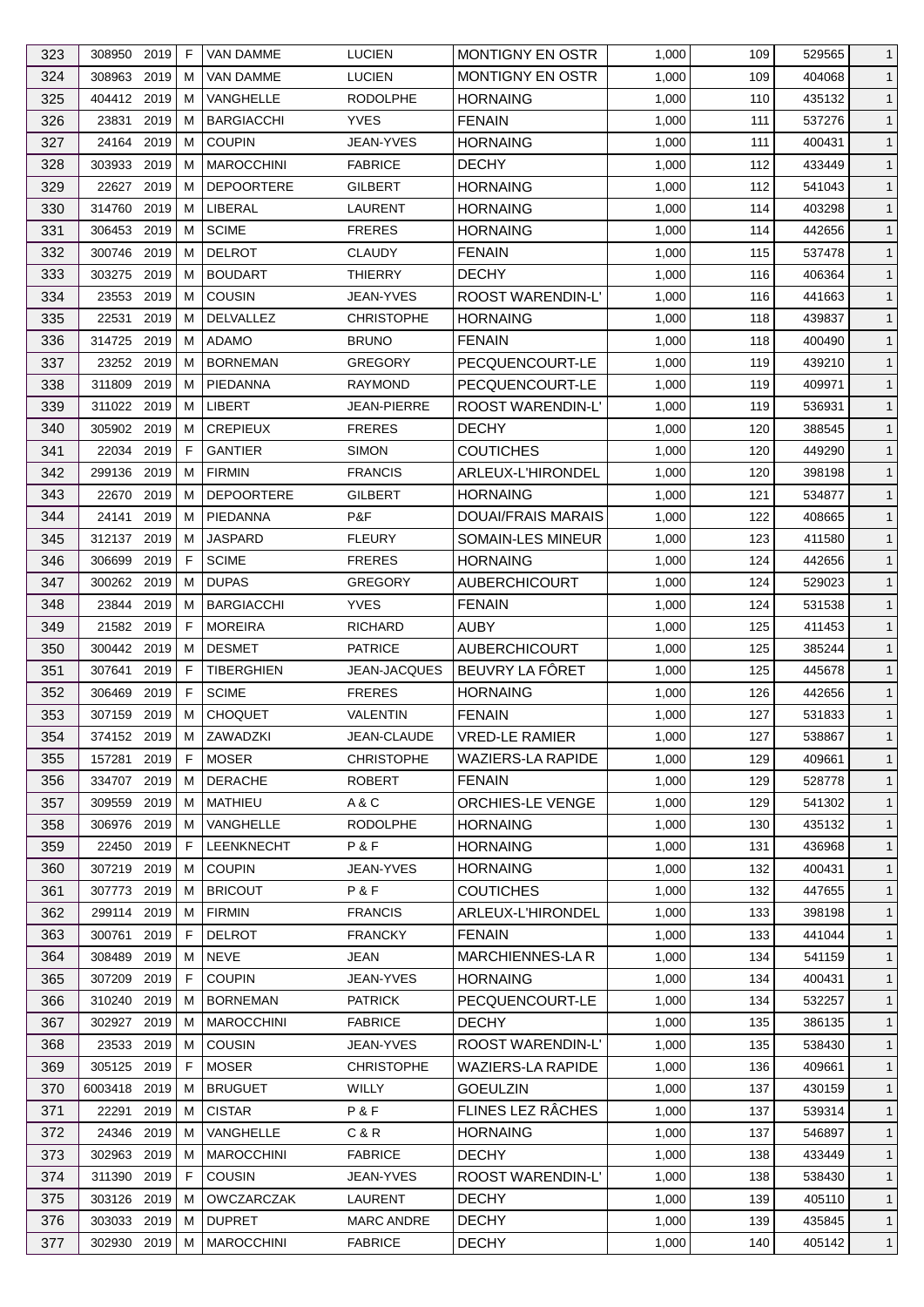| 378 | 299138 2019      |      | м  | <b>FIRMIN</b>                  | <b>FRANCIS</b>      | ARLEUX-L'HIRONDEL         | 1,000 | 140 | 378729 | $\mathbf{1}$   |
|-----|------------------|------|----|--------------------------------|---------------------|---------------------------|-------|-----|--------|----------------|
| 379 | 3067111          | 2019 | F  | <b>LEENKNECHT</b>              | P&F                 | <b>HORNAING</b>           | 1,000 | 140 | 436968 | $\mathbf{1}$   |
| 380 | 369924           | 2019 | м  | <b>TETART</b>                  | <b>SEBASTIEN</b>    | ARLEUX-L'HIRONDEL         | 1,000 | 141 | 398838 | $\mathbf{1}$   |
| 381 | 22633            | 2019 | м  | <b>DEPOORTERE</b>              | <b>GILBERT</b>      | <b>HORNAING</b>           | 1,000 | 142 | 534877 | $\mathbf{1}$   |
| 382 | 310235           | 2019 | м  | <b>BORNEMAN</b>                | <b>PATRICK</b>      | PECQUENCOURT-LE           | 1,000 | 142 | 535834 | $\mathbf{1}$   |
| 383 | 13137            | 2019 | м  | <b>BERNARD</b>                 | <b>FRERES</b>       | <b>GUESNAIN</b>           | 1,000 | 143 | 406729 | $\mathbf{1}$   |
| 384 | 303037 2019      |      | м  | <b>DUPRET</b>                  | <b>MARC ANDRE</b>   | <b>DECHY</b>              | 1,000 | 143 | 435845 | $\mathbf{1}$   |
| 385 | 304063           | 2019 | м  | <b>MORELLE</b>                 | <b>ERIC</b>         | <b>FENAIN</b>             | 1,000 | 145 | 535385 | $\mathbf{1}$   |
| 386 | 305936           | 2019 | м  | <b>CREPIEUX</b>                | <b>FRERES</b>       | <b>DECHY</b>              | 1,000 | 145 | 388545 | $\mathbf{1}$   |
| 387 | 23540            | 2019 | м  | <b>COUSIN</b>                  | <b>JEAN-YVES</b>    | <b>ROOST WARENDIN-L'</b>  | 1,000 | 145 | 441663 | $\mathbf{1}$   |
| 388 | 363675           | 2019 | м  | <b>DUMORTIER</b>               | <b>ALAIN</b>        | ARLEUX-L'HIRONDEL         | 1,000 | 145 | 403636 | $\mathbf{1}$   |
| 389 | 347380           | 2019 | м  | <b>COUSIN</b>                  | JEAN-YVES           | <b>ROOST WARENDIN-L'</b>  | 1,000 | 147 | 413339 | $\mathbf{1}$   |
| 390 | 290312 2019      |      | м  | <b>BRICOUT</b>                 | P&F                 | <b>COUTICHES</b>          | 1,000 | 149 | 447655 | $\mathbf{1}$   |
| 391 | 306313 2019      |      | м  | <b>BODENNE</b>                 | P & F               | <b>HORNAING</b>           | 1,000 | 150 | 532307 | $\mathbf{1}$   |
| 392 | 305596           | 2019 | м  | <b>BEAUJEAN</b>                | <b>CHRISTOPHE</b>   | FLINES LEZ RÂCHES         | 1,000 | 150 | 539075 | $\mathbf{1}$   |
| 393 | 307232 2019      |      | F  | <b>COUPIN</b>                  | <b>JEAN-YVES</b>    | <b>HORNAING</b>           | 1,000 | 151 | 400431 | $\mathbf{1}$   |
| 394 | 309575           | 2019 | м  | <b>MATHIEU</b>                 | A&C                 | <b>ORCHIES-LE VENGE</b>   | 1,000 | 151 | 541302 | $\mathbf{1}$   |
|     |                  |      |    |                                |                     |                           |       |     |        |                |
| 395 | 311441<br>307239 | 2019 | м  | <b>COUSIN</b><br><b>COUPIN</b> | <b>JEAN-YVES</b>    | ROOST WARENDIN-L'         | 1,000 | 151 | 441663 | $\mathbf{1}$   |
| 396 |                  | 2019 | F  |                                | <b>JEAN-YVES</b>    | <b>HORNAING</b>           | 1,000 | 152 | 400431 | $\mathbf{1}$   |
| 397 | 307127 2019      |      | F  | <b>CHOQUET</b>                 | VALENTIN            | <b>FENAIN</b>             | 1,000 | 152 | 440435 | $\mathbf{1}$   |
| 398 | 298985           | 2019 | м  | LHEUREUX                       | SAMUEL              | <b>ANHIERS</b>            | 1,000 | 153 | 537668 | $\mathbf{1}$   |
| 399 | 21713            | 2019 | м  | <b>MOCQ</b>                    | <b>LEONCE</b>       | BEUVRY LA FÔRET           | 1,000 | 154 | 445410 | $\mathbf{1}$   |
| 400 | 307601           | 2019 | м  | <b>TIBERGHIEN</b>              | <b>JEAN-JACQUES</b> | BEUVRY LA FÔRET           | 1,000 | 155 | 445678 | $\mathbf{1}$   |
| 401 | 311835           | 2019 | м  | PIEDANNA                       | <b>RAYMOND</b>      | PECQUENCOURT-LE           | 1,000 | 155 | 409971 | $\mathbf{1}$   |
| 402 | 24103            | 2019 | M  | <b>CREPIEUX</b>                | <b>FRERES</b>       | <b>DECHY</b>              | 1,000 | 155 | 388545 | $\mathbf{1}$   |
| 403 | 307117 2019      |      | м  | <b>CHOQUET</b>                 | VALENTIN            | <b>FENAIN</b>             | 1,000 | 155 | 537819 | $\mathbf{1}$   |
| 404 | 299365           | 2019 | м  | <b>FAVA</b>                    | <b>BENJAMIN</b>     | ARLEUX-L'HIRONDEL         | 1,000 | 156 | 434658 | $\mathbf{1}$   |
| 405 | 22333            | 2019 | м  | <b>BRUGUET</b>                 | <b>WILLY</b>        | <b>GOEULZIN</b>           | 1,000 | 157 | 527014 | $\mathbf{1}$   |
| 406 | 21977 2019       |      | м  | ABRAHAM                        | <b>CLAUDE</b>       | <b>COUTICHES</b>          | 1,000 | 157 | 447281 | $\mathbf{1}$   |
| 407 | 314267 2019      |      | м  | <b>LESTIENNE</b>               | <b>PHILIPPE</b>     | <b>DOUAI/FRAIS MARAIS</b> | 1,000 | 158 | 536367 | $\mathbf{1}$   |
| 408 | 311798 2019      |      | M  | <b>JASPARD</b>                 | <b>FLEURY</b>       | <b>SOMAIN-LES MINEUR</b>  | 1,000 | 158 | 411580 | $\mathbf{1}$   |
| 409 | 370064 2019 M    |      |    | VANGHELLE                      | <b>RODOLPHE</b>     | <b>HORNAING</b>           | 1,000 | 158 | 532424 | $\overline{1}$ |
| 410 | 21479 2019       |      | М  | <b>DESCAMP</b>                 | <b>JOEL</b>         | <b>AUBERCHICOURT</b>      | 1,000 | 159 | 403327 | $\mathbf{1}$   |
| 411 | 22059            | 2019 | м  | <b>GANTIER</b>                 | <b>SIMON</b>        | <b>COUTICHES</b>          | 1,000 | 160 | 546033 | $\mathbf{1}$   |
| 412 | 24105 2019       |      | м  | <b>CREPIEUX</b>                | <b>FRERES</b>       | <b>DECHY</b>              | 1,000 | 161 | 407741 | $\mathbf{1}$   |
| 413 | 305134 2019      |      | M  | <b>MOSER</b>                   | <b>CHRISTOPHE</b>   | <b>WAZIERS-LA RAPIDE</b>  | 1,000 | 162 | 409661 | $\mathbf{1}$   |
| 414 | 22646 2019       |      | м  | <b>DEPOORTERE</b>              | <b>GILBERT</b>      | <b>HORNAING</b>           | 1,000 | 163 | 541043 | $\mathbf{1}$   |
| 415 | 305764 2019      |      | м  | <b>BERNARD</b>                 | <b>FRERES</b>       | <b>GUESNAIN</b>           | 1,000 | 163 | 531270 | $\mathbf{1}$   |
| 416 | 21453 2019       |      | м  | <b>DESCAMP</b>                 | <b>JOEL</b>         | <b>AUBERCHICOURT</b>      | 1,000 | 163 | 383753 | $\mathbf{1}$   |
| 417 | 23349 2019       |      | м  | <b>BORNEMAN</b>                | <b>PATRICK</b>      | PECQUENCOURT-LE           | 1,000 | 163 | 438632 | $\mathbf{1}$   |
| 418 | 306442 2019      |      | F. | <b>SCIME</b>                   | <b>FRERES</b>       | <b>HORNAING</b>           | 1,000 | 164 | 540186 | $\mathbf{1}$   |
| 419 | 380850 2019      |      | F  | <b>SCIME</b>                   | <b>FRERES</b>       | <b>HORNAING</b>           | 1,000 | 165 | 540186 | $\mathbf{1}$   |
| 420 | 308566           | 2019 | м  | <b>HIMBLOT-GUEUDIN</b>         |                     | PECQUENCOURT-LE           | 1,000 | 167 | 441710 | $\mathbf{1}$   |
| 421 | 157300           | 2019 | м  | <b>MOSER</b>                   | <b>CHRISTOPHE</b>   | <b>WAZIERS-LA RAPIDE</b>  | 1,000 | 168 | 409661 | $\mathbf{1}$   |
| 422 | 313301           | 2019 | м  | <b>HANQUEZ</b>                 | DAVID               | <b>HORNAING</b>           | 1,000 | 168 | 531294 | $\mathbf{1}$   |
| 423 | 314584 2019      |      | м  | <b>TETART</b>                  | <b>SEBASTIEN</b>    | ARLEUX-L'HIRONDEL         | 1,000 | 168 | 379197 | $\mathbf{1}$   |
| 424 | 303942 2019      |      | M  | <b>MORELLE</b>                 | <b>ERIC</b>         | <b>FENAIN</b>             | 1,000 | 168 | 443398 | $\mathbf{1}$   |
| 425 | 1075221          | 2019 | м  | <b>GANTIER</b>                 | <b>SIMON</b>        | <b>COUTICHES</b>          | 1,000 | 168 | 546033 | $\mathbf{1}$   |
| 426 | 298766 2019      |      | м  | <b>POT</b>                     | PERE & FILS         | <b>ANHIERS</b>            | 1,000 | 170 | 412863 | $\mathbf{1}$   |
| 427 | 314316 2019      |      | M  | PIEDANNA                       | P&F                 | <b>DOUAI/FRAIS MARAIS</b> | 1,000 | 170 | 389564 | $\mathbf{1}$   |
| 428 | 307145 2019      |      | F  | <b>CHOQUET</b>                 | <b>VALENTIN</b>     | <b>FENAIN</b>             | 1,000 | 172 | 440435 | $\mathbf{1}$   |
| 429 | 302955 2019      |      | м  | <b>MAROCCHINI</b>              | <b>FABRICE</b>      | <b>DECHY</b>              | 1,000 | 173 | 530177 | $\mathbf{1}$   |
| 430 | 311499 2019      |      | м  | <b>DEPREZ</b>                  | <b>ROMUALD</b>      | ROOST WARENDIN-L'         | 1,000 | 173 | 443231 | $\mathbf{1}$   |
| 431 | 21738 2019       |      | м  | <b>MOCQ</b>                    | <b>LEONCE</b>       | BEUVRY LA FÖRET           | 1,000 | 174 | 445410 | $\mathbf{1}$   |
| 432 | 314547 2019      |      | М  | <b>DERACHE</b>                 | <b>ROBERT</b>       | <b>FENAIN</b>             | 1,000 | 174 | 532114 | $\mathbf{1}$   |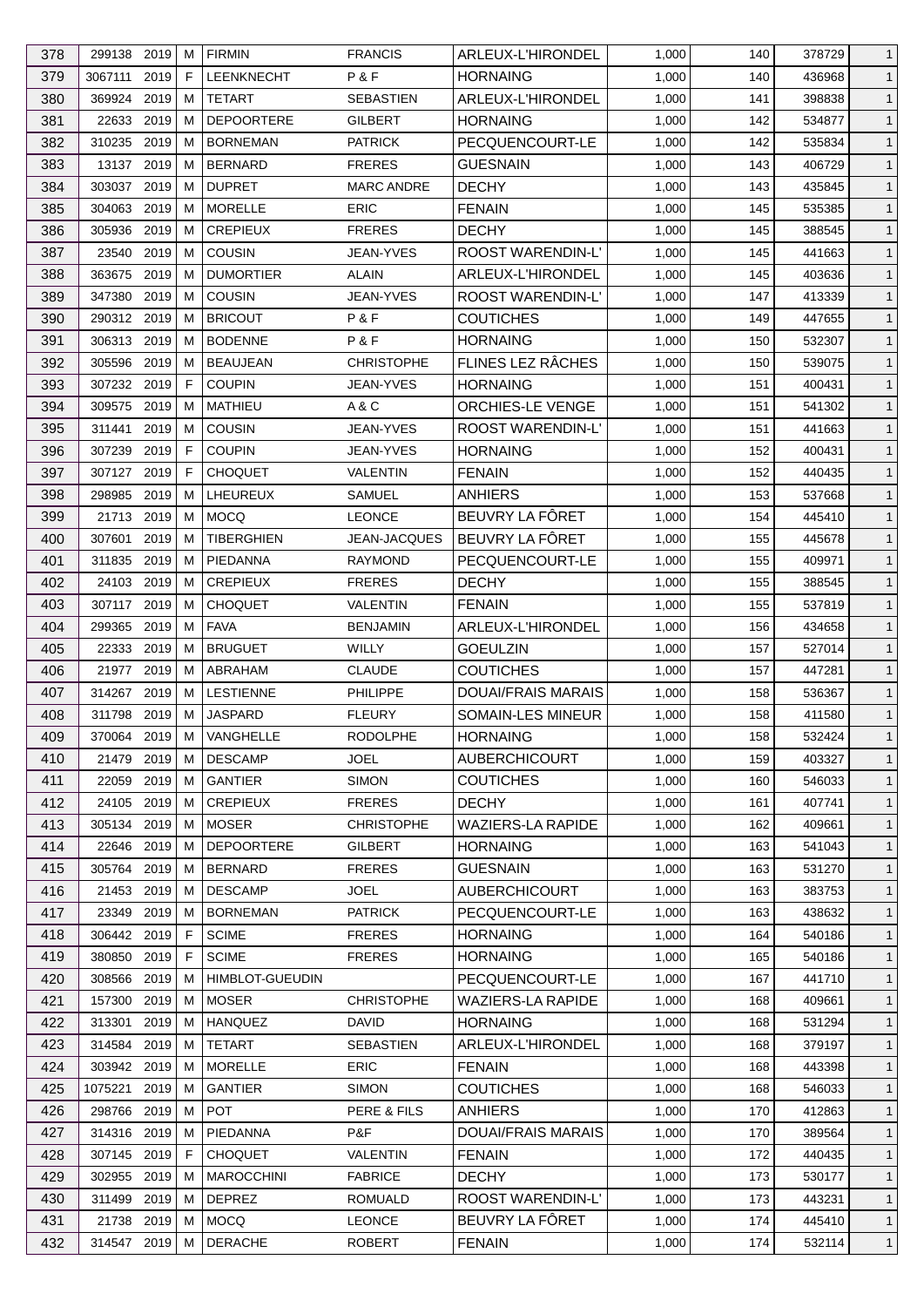| 433 | 310441       | 2019     | м  | PIEDANNA                        | <b>BERNARD</b>       | PECQUENCOURT-LE           | 1,000 | 175 | 409894 | $\mathbf{1}$ |
|-----|--------------|----------|----|---------------------------------|----------------------|---------------------------|-------|-----|--------|--------------|
| 434 | 1075303 2019 |          | м  | <b>MOCQ</b>                     | <b>LEONCE</b>        | BEUVRY LA FÔRET           | 1,000 | 176 | 542505 | $\mathbf{1}$ |
| 435 | 24147        | 2019     | M  | PIEDANNA                        | P&F                  | <b>DOUAI/FRAIS MARAIS</b> | 1,000 | 176 | 389564 | $\mathbf{1}$ |
| 436 | 21715        | 2019     | м  | <b>MOCQ</b>                     | <b>LEONCE</b>        | BEUVRY LA FÔRET           | 1,000 | 176 | 416974 | $\mathbf{1}$ |
| 437 | 307967       | 2019     | м  | <b>TURLURE</b>                  | <b>BERNARD</b>       | BEUVRY LA FÖRET           | 1,000 | 176 | 449354 | $\mathbf{1}$ |
| 438 | 303922 2019  |          | м  | <b>MARTIN</b>                   | <b>PHILIPPE</b>      | <b>AUBERCHICOURT</b>      | 1,000 | 177 | 403519 | $\mathbf{1}$ |
| 439 | 24157 2019   |          | м  | PIEDANNA                        | P&F                  | <b>DOUAI/FRAIS MARAIS</b> | 1,000 | 178 | 389564 | $\mathbf{1}$ |
| 440 | 300253       | 2019     | м  | <b>DUPAS</b>                    | <b>GREGORY</b>       | <b>AUBERCHICOURT</b>      | 1,000 | 178 | 526035 | $\mathbf{1}$ |
| 441 | 302605       | 2019     | м  | <b>MOSER</b>                    | <b>CHRISTOPHE</b>    | <b>WAZIERS-LA RAPIDE</b>  | 1,000 | 179 | 409661 | $\mathbf{1}$ |
| 442 | 311015       | 2019     | м  | LIBERT                          | JEAN-PIERRE          | <b>ROOST WARENDIN-L'</b>  | 1,000 | 180 | 536931 | $\mathbf{1}$ |
| 443 | 306419       | 2019     | м  | <b>SCIME</b>                    | <b>FRERES</b>        | <b>HORNAING</b>           | 1,000 | 180 | 442656 | $\mathbf{1}$ |
| 444 | 310258       | 2019     | м  | <b>BORNEMAN</b>                 | <b>PATRICK</b>       | PECQUENCOURT-LE           | 1,000 | 181 | 390567 | $\mathbf{1}$ |
| 445 | 305504       | 2019     | м  | <b>BEAUJEAN</b>                 | <b>CHRISTOPHE</b>    | FLINES LEZ RÂCHES         | 1,000 | 181 | 539075 | $\mathbf{1}$ |
| 446 | 23301        | 2019     | M  | <b>BORNEMAN</b>                 | <b>PATRICK</b>       | PECQUENCOURT-LE           | 1,000 | 181 | 535834 | $\mathbf{1}$ |
| 447 | 299113       | 2019     | м  | <b>FIRMIN</b>                   | <b>FRANCIS</b>       | ARLEUX-L'HIRONDEL         | 1,000 | 181 | 398198 | $\mathbf{1}$ |
| 448 | 22339        | 2019     | м  | <b>BRUGUET</b>                  | WILLY                | <b>GOEULZIN</b>           | 1,000 | 182 | 430159 | $\mathbf{1}$ |
| 449 | 299154       | 2019     | M  | <b>FIRMIN</b>                   | <b>FRANCIS</b>       | ARLEUX-L'HIRONDEL         | 1,000 | 183 | 398198 | $\mathbf{1}$ |
|     |              | 2019     |    |                                 |                      |                           |       |     |        |              |
| 450 | 300504       |          | м  | <b>MARTIN</b><br><b>HANQUEZ</b> | <b>PHILIPPE</b>      | AUBERCHICOURT             | 1,000 | 183 | 383942 | $\mathbf{1}$ |
| 451 | 313351       | 2019     | м  |                                 | <b>DAVID</b>         | <b>HORNAING</b>           | 1,000 | 184 | 434198 | $\mathbf{1}$ |
| 452 | 312311       | 2019     | м  | LEGRAND                         | <b>SERGE</b>         | <b>VRED-LE RAMIER</b>     | 1,000 | 185 | 441458 | $\mathbf{1}$ |
| 453 | 306432       | 2019     | F  | <b>SCIME</b>                    | <b>FRERES</b>        | <b>HORNAING</b>           | 1,000 | 186 | 540186 | $\mathbf{1}$ |
| 454 | 305911       | 2019     | м  | <b>CREPIEUX</b>                 | <b>FRERES</b>        | <b>DECHY</b>              | 1,000 | 186 | 388545 | $\mathbf{1}$ |
| 455 | 299062 2019  |          | м  | <b>ADAMO</b>                    | <b>BRUNO</b>         | <b>FENAIN</b>             | 1,000 | 187 | 400490 | $\mathbf{1}$ |
| 456 | 251136 2019  |          | м  | VANGHELLE                       | <b>RODOLPHE</b>      | <b>HORNAING</b>           | 1,000 | 187 | 532424 | $\mathbf{1}$ |
| 457 | 21745        | 2019     | M  | <b>MOCQ</b>                     | <b>LEONCE</b>        | BEUVRY LA FÔRET           | 1,000 | 188 | 416974 | $\mathbf{1}$ |
| 458 | 306474       | 2019     | м  | <b>SCIME</b>                    | <b>FRERES</b>        | <b>HORNAING</b>           | 1,000 | 188 | 442656 | $\mathbf{1}$ |
| 459 | 22258        | 2019     | м  | <b>BOUABDALLAH</b>              | AHMED                | <b>DECHY</b>              | 1,000 | 190 | 434779 | $\mathbf{1}$ |
| 460 | 299120       | 2019     | м  | <b>FIRMIN</b>                   | <b>FRANCIS</b>       | <b>ARLEUX-L'HIRONDEL</b>  | 1,000 | 190 | 398198 | $\mathbf{1}$ |
| 461 | 308530       | 2019     | м  | <b>DESCARPENTRIES</b>           | <b>MICHAEL</b>       | <b>MARCHIENNES-LA R</b>   | 1,000 | 191 | 395560 | $\mathbf{1}$ |
| 462 | 314733       | 2019     | м  | <b>ADAMO</b>                    | <b>BRUNO</b>         | <b>FENAIN</b>             | 1,000 | 193 | 400490 | $\mathbf{1}$ |
| 463 | 300259       | 2019     | M  | <b>DUPAS</b>                    | <b>GREGORY</b>       | <b>AUBERCHICOURT</b>      | 1,000 | 193 | 529023 | $\mathbf{1}$ |
| 464 | 307113       | $2019$ M |    | <b>CHOQUET</b>                  | VALENTIN             | <b>FENAIN</b>             | 1,000 | 193 | 392069 | $\mathbf{1}$ |
| 465 | 310432 2019  |          | М  | PIEDANNA                        | <b>BERNARD</b>       | PECQUENCOURT-LE           | 1,000 | 194 | 409894 | $\mathbf{1}$ |
| 466 | 307745 2019  |          | м  | LEFEBVRE                        | <b>MICHEL</b>        | LANDAS-UNION ST J         | 1,000 | 195 | 422801 | $\mathbf{1}$ |
| 467 | 314116 2019  |          | F  | CARNEAUX                        | <b>REGIS</b>         | FLINES LEZ RÂCHES         | 1,000 | 196 | 395943 | $\mathbf{1}$ |
| 468 | 307114 2019  |          | M  | <b>CHOQUET</b>                  | <b>VALENTIN</b>      | <b>FENAIN</b>             | 1,000 | 197 | 440435 | $\mathbf{1}$ |
| 469 | 24493 2019   |          | м  | ADAMO                           | <b>BRUNO</b>         | <b>FENAIN</b>             | 1,000 | 198 | 400490 | $\mathbf{1}$ |
| 470 | 310115 2019  |          | м  | <b>BORNEMAN</b>                 | <b>GREGORY</b>       | PECQUENCOURT-LE           | 1,000 | 198 | 439210 | $\mathbf{1}$ |
| 471 | 299682 2019  |          | м  | LIBERAL                         | LAURENT              | <b>HORNAING</b>           | 1,000 | 198 | 383981 | $\mathbf{1}$ |
| 472 | 310281       | 2019     | м  | <b>BORNEMAN</b>                 | <b>PATRICK</b>       | PECQUENCOURT-LE           | 1,000 | 198 | 535834 | $\mathbf{1}$ |
| 473 | 305506       | 2019     | м  | <b>BEAUJEAN</b>                 | <b>CHRISTOPHE</b>    | FLINES LEZ RÂCHES         | 1,000 | 199 | 539075 | $\mathbf{1}$ |
| 474 | 306865 2019  |          | м  | VANGHELLE                       | <b>RODOLPHE</b>      | <b>HORNAING</b>           | 1,000 | 199 | 435132 | $\mathbf{1}$ |
| 475 | 300450       | 2019     | м  | <b>DESMET</b>                   | <b>PATRICE</b>       | <b>AUBERCHICOURT</b>      | 1,000 | 199 | 404777 | $\mathbf{1}$ |
| 476 | 307912 2019  |          | м  | <b>TURLURE</b>                  | <b>BERNARD</b>       | BEUVRY LA FÔRET           | 1,000 | 200 | 449354 | $\mathbf{1}$ |
| 477 | 21588        | 2019     | м  | <b>MOREIRA</b>                  | <b>RICHARD</b>       | AUBY                      | 1,000 | 201 | 411453 | $\mathbf{1}$ |
| 478 | 312328 2019  |          | м  | LEGRAND                         | SERGE                | <b>VRED-LE RAMIER</b>     | 1,000 | 201 | 538613 | $\mathbf{1}$ |
| 479 | 305393       | 2019     | M  | <b>CISTAR</b>                   | P&F                  | FLINES LEZ RÂCHES         | 1,000 | 202 | 539314 | $\mathbf{1}$ |
| 480 | 24121        | 2019     | м  | QUIN                            | <b>THIERRY</b>       | DOUAI-L'UNION             | 1,000 | 202 | 411101 | $\mathbf{1}$ |
| 481 | 4136412 2019 |          | F. | <b>RENAUD</b>                   | <b>MAXIME</b>        | <b>FENAIN</b>             | 1,000 | 203 | 440481 | $\mathbf{1}$ |
| 482 | 299148       | 2019     | M  | <b>FIRMIN</b>                   | <b>FRANCIS</b>       | ARLEUX-L'HIRONDEL         | 1,000 | 204 | 378729 | $\mathbf{1}$ |
| 483 | 156700 2019  |          | м  | MOSER                           | <b>CHRISTOPHE</b>    | <b>WAZIERS-LA RAPIDE</b>  | 1,000 | 204 | 409661 | $\mathbf{1}$ |
| 484 | 306876 2019  |          | м  | VANGHELLE                       | <b>RODOLPHE</b>      | <b>HORNAING</b>           | 1,000 | 204 | 435132 | $\mathbf{1}$ |
| 485 | 312267 2019  |          | м  | ZAWADZKI                        | JEAN-CLAUDE          | <b>VRED-LE RAMIER</b>     | 1,000 | 204 | 538867 | $\mathbf{1}$ |
| 486 | 24008 2019   |          | M  | <b>FRANCK</b>                   | <b>JEAN-FRANCOIS</b> | <b>FENAIN</b>             | 1,000 | 205 | 415113 | $\mathbf{1}$ |
| 487 | 306437 2019  |          | F. | <b>SCIME</b>                    | <b>FRERES</b>        | <b>HORNAING</b>           | 1,000 | 205 | 442656 | $\mathbf{1}$ |
|     |              |          |    |                                 |                      |                           |       |     |        |              |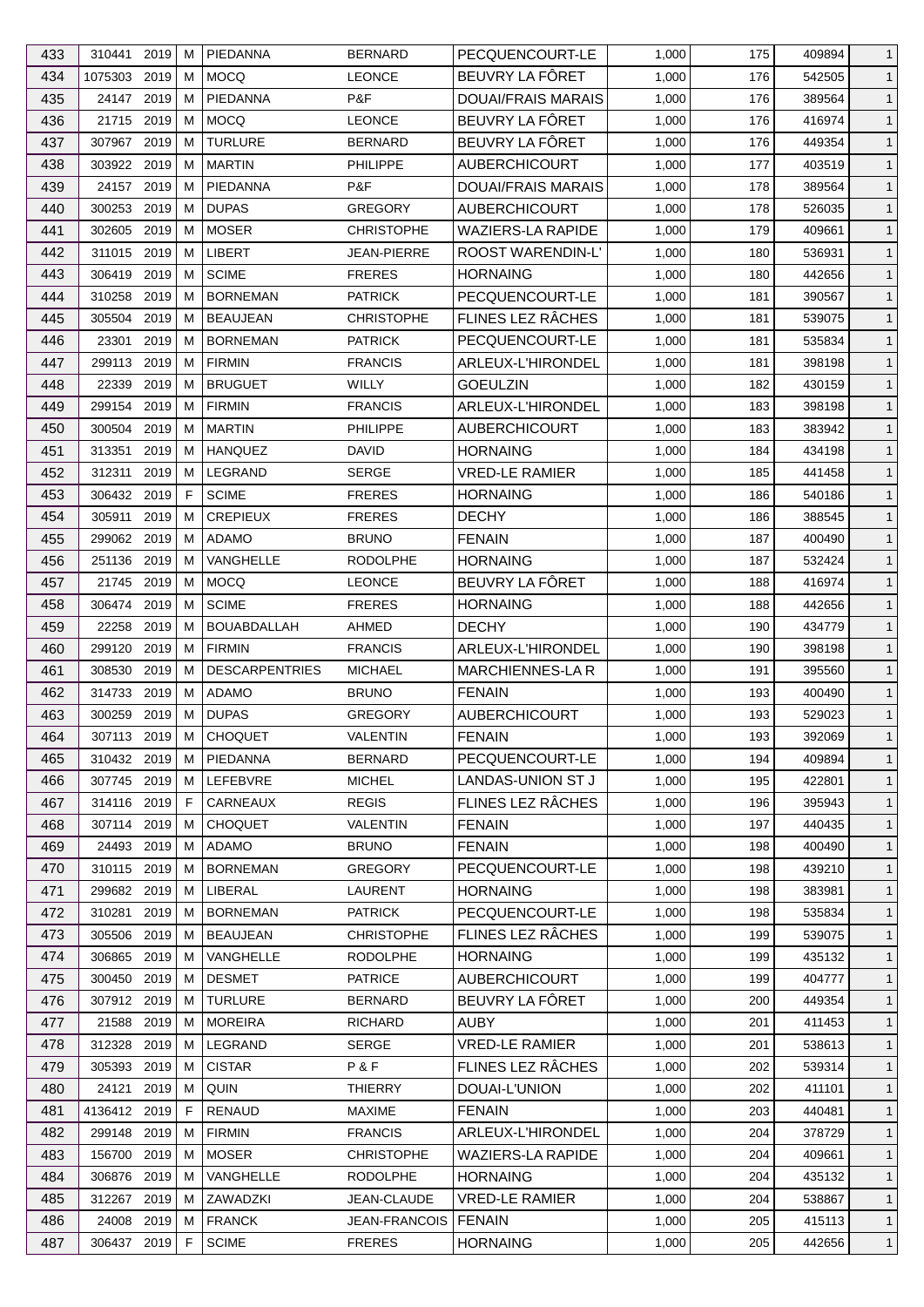| 488 | 314529 2019   |      | M  | <b>DERACHE</b>    | <b>ROBERT</b>                       | <b>FENAIN</b>             | 1,000 | 206        | 406429 | $\mathbf{1}$                 |
|-----|---------------|------|----|-------------------|-------------------------------------|---------------------------|-------|------------|--------|------------------------------|
| 489 | 306413        | 2019 | M  | <b>SCIME</b>      | <b>FRERES</b>                       | <b>HORNAING</b>           | 1,000 | 206        | 442656 | $\mathbf{1}$                 |
| 490 | 303440        | 2019 | M  | <b>DESSAINS</b>   | P&F                                 | <b>DECHY</b>              | 1,000 | 207        | 531961 | $\mathbf{1}$                 |
| 491 | 304532 2019   |      | М  | <b>DELROT</b>     | <b>TONY</b>                         | <b>FENAIN</b>             | 1,000 | 208        | 439750 | $\mathbf{1}$                 |
| 492 | 1077891       | 2019 | M  | <b>JASPARD</b>    | <b>FLEURY</b>                       | <b>SOMAIN-LES MINEUR</b>  | 1,000 | 208        | 411580 | $\mathbf{1}$                 |
| 493 | 302922        | 2019 | M  | <b>MAROCCHINI</b> | <b>FABRICE</b>                      | <b>DECHY</b>              | 1,000 | 209        | 530177 | $\mathbf{1}$                 |
| 494 | 310237        | 2019 | F  | <b>BORNEMAN</b>   | <b>GREGORY</b>                      | PECQUENCOURT-LE           | 1,000 | 210        | 439210 | $\mathbf{1}$                 |
| 495 | 157275        | 2019 | F  | <b>MOSER</b>      | <b>CHRISTOPHE</b>                   | <b>WAZIERS-LA RAPIDE</b>  | 1,000 | 211        | 409661 | $\mathbf{1}$                 |
| 496 | 310277        | 2019 | M  | <b>BORNEMAN</b>   | <b>PATRICK</b>                      | PECQUENCOURT-LE           | 1,000 | 211        | 390567 | $\mathbf{1}$                 |
| 497 | 23566         | 2019 | M  | <b>JONCKEERE</b>  | JEROME                              | ROOST WARENDIN-L'         | 1,000 | 212        | 536111 | $\mathbf{1}$                 |
| 498 | 303258        | 2019 | M  | <b>BOUDART</b>    | <b>THIERRY</b>                      | <b>DECHY</b>              | 1,000 | 212        | 533362 | $\mathbf{1}$                 |
| 499 | 23331         | 2019 | M  | <b>BORNEMAN</b>   | <b>PATRICK</b>                      | PECQUENCOURT-LE           | 1,000 | 213        | 535834 | $\mathbf{1}$                 |
| 500 | 307220        | 2019 | F  | <b>COUPIN</b>     | JEAN-YVES                           | <b>HORNAING</b>           | 1,000 | 213        | 400431 | $\mathbf{1}$                 |
| 501 | 22097         | 2019 | M  | <b>GANTIER</b>    | <b>SIMON</b>                        | <b>COUTICHES</b>          | 1,000 | 214        | 449290 | $\mathbf{1}$                 |
| 502 | 24155         | 2019 | М  | PIEDANNA          | P&F                                 | <b>DOUAI/FRAIS MARAIS</b> | 1,000 | 214        | 389564 | $\mathbf{1}$                 |
| 503 | 307570        | 2019 | M  | <b>CAPLIER</b>    | <b>GERY</b>                         | <b>LANDAS-UNION ST J</b>  | 1,000 | 214        | 548353 | $\mathbf{1}$                 |
| 504 | 315062        | 2019 | E  | <b>DEPOORTERE</b> | GILBERT                             | <b>HORNAING</b>           | 1,000 | 216        | 415143 | $\mathbf{1}$                 |
| 505 | 312838        | 2019 | М  | <b>MENUT</b>      | <b>FABRICE</b>                      | <b>WAZIERS-LA RAPIDE</b>  | 1,000 | 216        | 433861 | $\mathbf{1}$                 |
| 506 | 304052 2019   |      | M  | <b>MARTIN</b>     | <b>LUDOVIC</b>                      | <b>FENAIN</b>             | 1,000 | 216        | 395621 | $\mathbf{1}$                 |
| 507 | 1095772       | 2019 | M  | <b>BARGIACCHI</b> | <b>YVES</b>                         | <b>FENAIN</b>             | 1,000 | 217        | 439908 | $\mathbf{1}$                 |
| 508 | 251140        | 2019 | M  | <b>VANGHELLE</b>  | <b>RODOLPHE</b>                     | <b>HORNAING</b>           | 1,000 | 218        | 435132 | $\mathbf{1}$                 |
| 509 | 21710         | 2019 | M  | <b>MOCQ</b>       | <b>LEONCE</b>                       | BEUVRY LA FÔRET           | 1,000 | 219        | 542505 | $\mathbf{1}$                 |
| 510 | 305370        | 2019 | M  | <b>CISTAR</b>     | P&F                                 | FLINES LEZ RÂCHES         | 1,000 | 220        | 539314 | $\mathbf{1}$                 |
| 511 | 308421        | 2019 | M  | <b>NEVE</b>       | JEAN                                | <b>MARCHIENNES-LA R</b>   | 1,000 | 220        | 415421 | $\mathbf{1}$                 |
| 512 | 311558        | 2019 | М  | <b>DELPORTE</b>   | JEAN                                | ROOST WARENDIN-L'         | 1,000 | 221        | 441439 | $\mathbf{1}$                 |
| 513 | 301023        | 2019 | М  | <b>ROMANOWICZ</b> | JEAN-PIERRE                         | <b>FENAIN</b>             | 1,000 | 221        | 385391 | $\mathbf{1}$                 |
|     | 300771        | 2019 | M  | <b>DELROT</b>     |                                     | <b>FENAIN</b>             |       |            |        | $\mathbf{1}$                 |
| 514 |               | 2019 | M  | <b>DELVALLEZ</b>  | <b>FRANCKY</b><br><b>CHRISTOPHE</b> |                           | 1,000 | 222        | 412547 |                              |
| 515 | 22519         | 2019 | F  | <b>DEPOORTERE</b> |                                     | <b>HORNAING</b>           | 1,000 | 222<br>222 | 439837 | $\mathbf{1}$<br>$\mathbf{1}$ |
| 516 | 22675         | 2019 |    | <b>DUMORTIER</b>  | GILBERT<br><b>ALAIN</b>             | <b>HORNAING</b>           | 1,000 |            | 534877 |                              |
| 517 | 34394         |      | M  |                   |                                     | ARLEUX-L'HIRONDEL         | 1,000 | 224        | 384074 | $\mathbf{1}$                 |
| 518 | 298976        | 2019 | M  | LHEUREUX          | SAMUEL                              | <b>ANHIERS</b>            | 1,000 | 224        | 537668 | $\mathbf{1}$                 |
| 519 | 309555 2019 M |      |    | MATHIEU           | A&C                                 | ORCHIES-LE VENGE          | 1,000 | 224        | 444047 | $\mathbf{1}$                 |
| 520 | 21426 2019    |      | M  | <b>DESCAMP</b>    | <b>JOEL</b>                         | <b>AUBERCHICOURT</b>      | 1,000 | 225        | 526130 | $\mathbf{1}$                 |
| 521 | 314224 2019   |      | M  | <b>LESTIENNE</b>  | PHILIPPE                            | DOUAI/FRAIS MARAIS        | 1,000 | 226        | 439788 | $\mathbf{1}$                 |
| 522 | 307218 2019   |      | M  | <b>COUPIN</b>     | <b>JEAN-YVES</b>                    | <b>HORNAING</b>           | 1,000 | 226        | 400431 | $\mathbf{1}$                 |
| 523 | 223457        | 2019 | M  | <b>BOUDART</b>    | <b>THIERRY</b>                      | <b>DECHY</b>              | 1,000 | 226        | 387334 | $\mathbf{1}$                 |
| 524 | 299089        | 2019 | M  | ADAMO             | <b>BRUNO</b>                        | <b>FENAIN</b>             | 1,000 | 227        | 400490 | $\mathbf{1}$                 |
| 525 | 382703 2019   |      | F. | <b>SCIME</b>      | <b>FRERES</b>                       | <b>HORNAING</b>           | 1,000 | 227        | 540186 | $\mathbf{1}$                 |
| 526 | 301558        | 2019 | M  | <b>FACHE</b>      | <b>VINCENT</b>                      | BEUVRY LA FÖRET           | 1,000 | 227        | 542137 | $\mathbf{1}$                 |
| 527 | 313348        | 2019 | М  | <b>HANQUEZ</b>    | <b>DAVID</b>                        | <b>HORNAING</b>           | 1,000 | 228        | 434198 | $\mathbf{1}$                 |
| 528 | 21734 2019    |      | M  | <b>MOCQ</b>       | <b>LEONCE</b>                       | BEUVRY LA FÔRET           | 1,000 | 229        | 542505 | $\mathbf{1}$                 |
| 529 | 305910 2019   |      | M  | <b>CREPIEUX</b>   | <b>FRERES</b>                       | <b>DECHY</b>              | 1,000 | 229        | 388545 | $\mathbf{1}$                 |
| 530 | 300459 2019   |      | M  | <b>DESMET</b>     | <b>PATRICE</b>                      | <b>AUBERCHICOURT</b>      | 1,000 | 230        | 404777 | $\mathbf{1}$                 |
| 531 | 303174        | 2019 | M  | <b>LEBLANC</b>    | ANDRE                               | <b>DECHY</b>              | 1,000 | 231        | 405971 | $\mathbf{1}$                 |
| 532 | 314947 2019   |      | M  | QUARRE            | JEAN-PAUL                           | <b>DECHY</b>              | 1,000 | 234        | 406297 | $\mathbf{1}$                 |
| 533 | 314303        | 2019 | M  | PIEDANNA          | P&F                                 | DOUAI/FRAIS MARAIS        | 1,000 | 234        | 389564 | $\mathbf{1}$                 |
| 534 | 301577        | 2019 | M  | DELPLANQUE        | <b>PATRICK</b>                      | <b>MARCHIENNES-LAR</b>    | 1,000 | 235        | 448194 | $\mathbf{1}$                 |
| 535 | 309583 2019   |      | M  | <b>MATHIEU</b>    | A&C                                 | ORCHIES-LE VENGE          | 1,000 | 236        | 541302 | $\mathbf{1}$                 |
| 536 | 23340 2019    |      | M  | <b>BORNEMAN</b>   | <b>PATRICK</b>                      | PECQUENCOURT-LE           | 1,000 | 236        | 438632 | $\mathbf{1}$                 |
| 537 | 300567        | 2019 | M  | <b>MARTIN</b>     | <b>PHILIPPE</b>                     | <b>AUBERCHICOURT</b>      | 1,000 | 237        | 383942 | $\mathbf{1}$                 |
| 538 | 299160        | 2019 | M  | <b>FIRMIN</b>     | <b>FRANCIS</b>                      | ARLEUX-L'HIRONDEL         | 1,000 | 237        | 398198 | $\mathbf{1}$                 |
| 539 | 310231        | 2019 | M  | <b>BORNEMAN</b>   | <b>PATRICK</b>                      | PECQUENCOURT-LE           | 1,000 | 237        | 535834 | $\mathbf{1}$                 |
| 540 | 305406 2019   |      | M  | <b>CISTAR</b>     | P&F                                 | FLINES LEZ RÂCHES         | 1,000 | 238        | 539314 | $\mathbf{1}$                 |
| 541 | 429531        | 2019 | F. | <b>DEPOORTERE</b> | GILBERT                             | <b>HORNAING</b>           | 1,000 | 238        | 415143 | $\mathbf{1}$                 |
| 542 | 306490 2019   |      | M  | <b>SCIME</b>      | <b>FRERES</b>                       | <b>HORNAING</b>           | 1,000 | 239        | 442656 | $\mathbf{1}$                 |